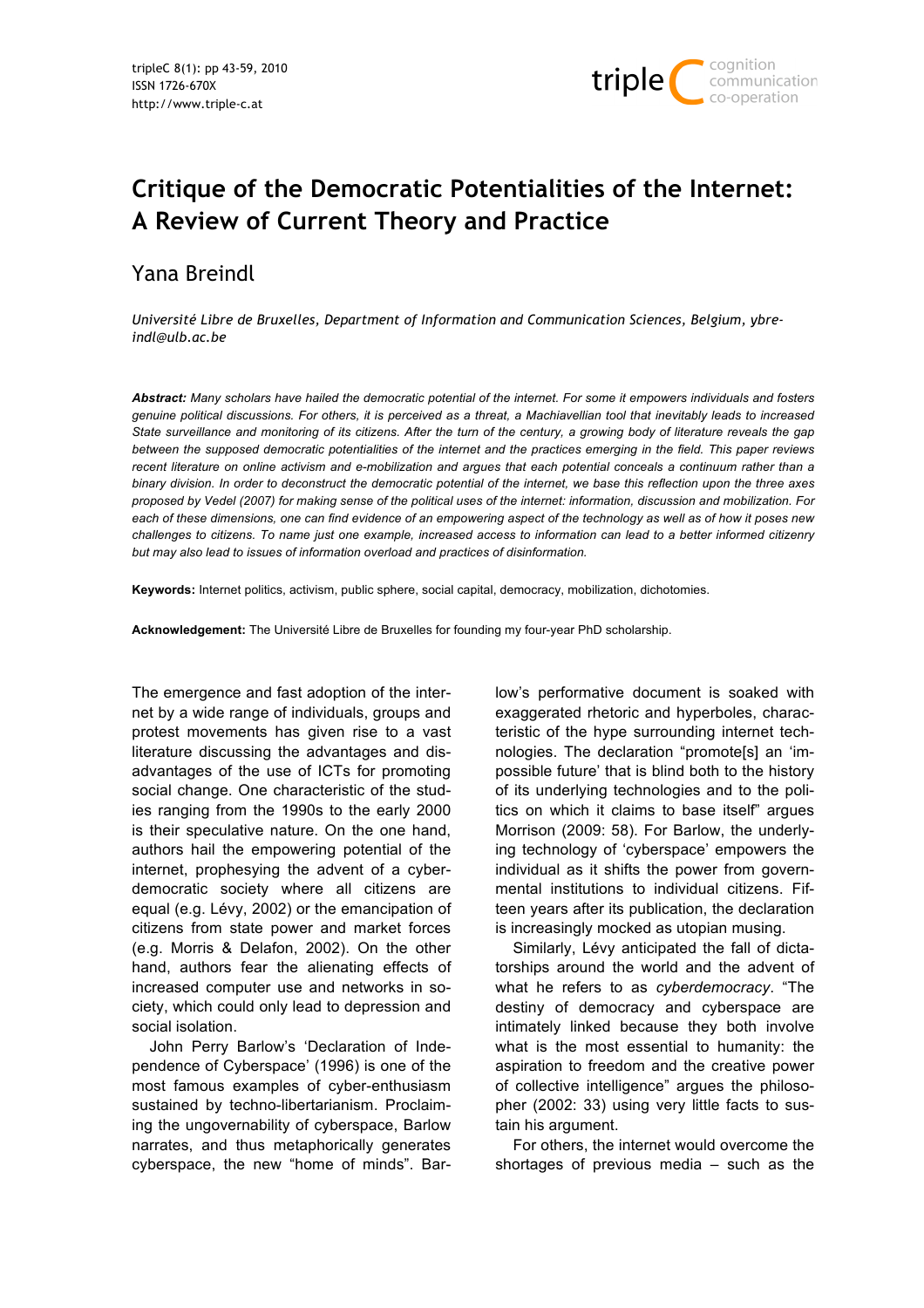radio or television – and strengthen democracy worldwide. In sum, "it has seemed as if, in one fell swoop, the cure has been identified for suffering democracies, to the point of attributing to ICTs the power to save them" resumes Bentivegna (2006: 336).

When linked to the "meta-narrative of democracy" (Bentivegna, 2006: 332), optimistic and pessimistic discourses reach new heights. This trend is reinforced by the fact that representative democratic systems have become ever more contested in many Western societies. Political scientists observe increased voter apathy and a general detachment of citizens from conventional politics in most Western democracies. Traditional political institutions such as governments or parliaments face a loss of legitimacy along with public dis-engagement ('desertion' following Hardt and Negri, 2000). The emergence of a medium offering the potential to (re)connect citizens to their decision-makers raises high expectations of an advent of more Athenianstyle democracies.

Such discourses have soon been opposed by a more pessimistic strand of literature stressing the internet's potential use for increased state surveillance at the expense of civil liberties such as privacy (e.g.: Van De Donk, 1995). For cyber-pessimists, ICTs alone do not suffice to change the democratic process due to the political system's reluctance to change and the unwillingness of citizens to transform themselves into 'good citizens' (Bentivegna, 2006). As a result, the internet would simply become an additional – but not disruptive - channel in the political game (Hill & Hughes, 1998; Margolis & Resnick, 2000). More generally, the internet is accused of leading to an atomized society in which individuals experience loneliness and isolation. Dreyfus (2001) rejects the positive claims surrounding the internet as "hype". He argues that "the more we use the Net, the more it will tend to draw us into the unreal, virtual worlds populated by those who want to flee all the ills that flesh is heir to" (2001: 137).

The dystopian or Orwellian scenario interprets the growing use of ICTs in the political process as the advent of a generalized surveillance state, a Big Brother made possible by information networks at the expense of civil liberties. Such a state is characterized by simulacrum and manipulation, a growing gap between "information-rich" and "information poor", the fading away of general interest due to the fragmentation of the political demand and the impossibility to build a long term future in a time of permanently *direct* and *realtime* consultations (Massit-Folléa, 1997).

If nuances run through both the optimistic and the pessimistic strands of the literature, a recurrent criticism is that they are often based on a certain technological determinism. They are emblematic for the emergence of any new technology and not particular to the case of the internet (Vanobbergen, 2007). Similar narratives surrounded the emergence of previous technologies such as the telegraph, the radio or television. The hype surrounding the internet and its application to politics is yet another crystallization of the general hype surrounding the advent of any new technology. They need to be linked to discourses by technological utopians like Nicholas Negroponte, Bill Gates or more recently Manuel Castells who advocate the advent of an information or network society profoundly different from the society built since the industrial revolution in the early nineteenth century (Vanobbergen, 2007).

For Flichy (2001), utopian and dystopian exclamations are not only media deterministic but also a-historical. "These discourses conceal that mythmaking is inherent to technological development and that the introduction of 'new' media in the past (telegraph, telephone, radio, television) was also surrounded by '*doom*' and '*boom*' scenarios about their effects on society" argues Vanobbergen (2007: 2). Hopeful and fearful proclamations about 'new media' bear a recurrent pattern, as they repeat themselves throughout history (ibid.). Despite ongoing criticism, such a polarization keeps on repeating itself with the introduction of every new wave of ICTs, most recently social media or Web 2.0 applications like Facebook or Twitter.

# **1. Towards a Conceptualization of Internet Activism**

Utopian and dystopian accounts of the potential of ICTs for empowering resource-poor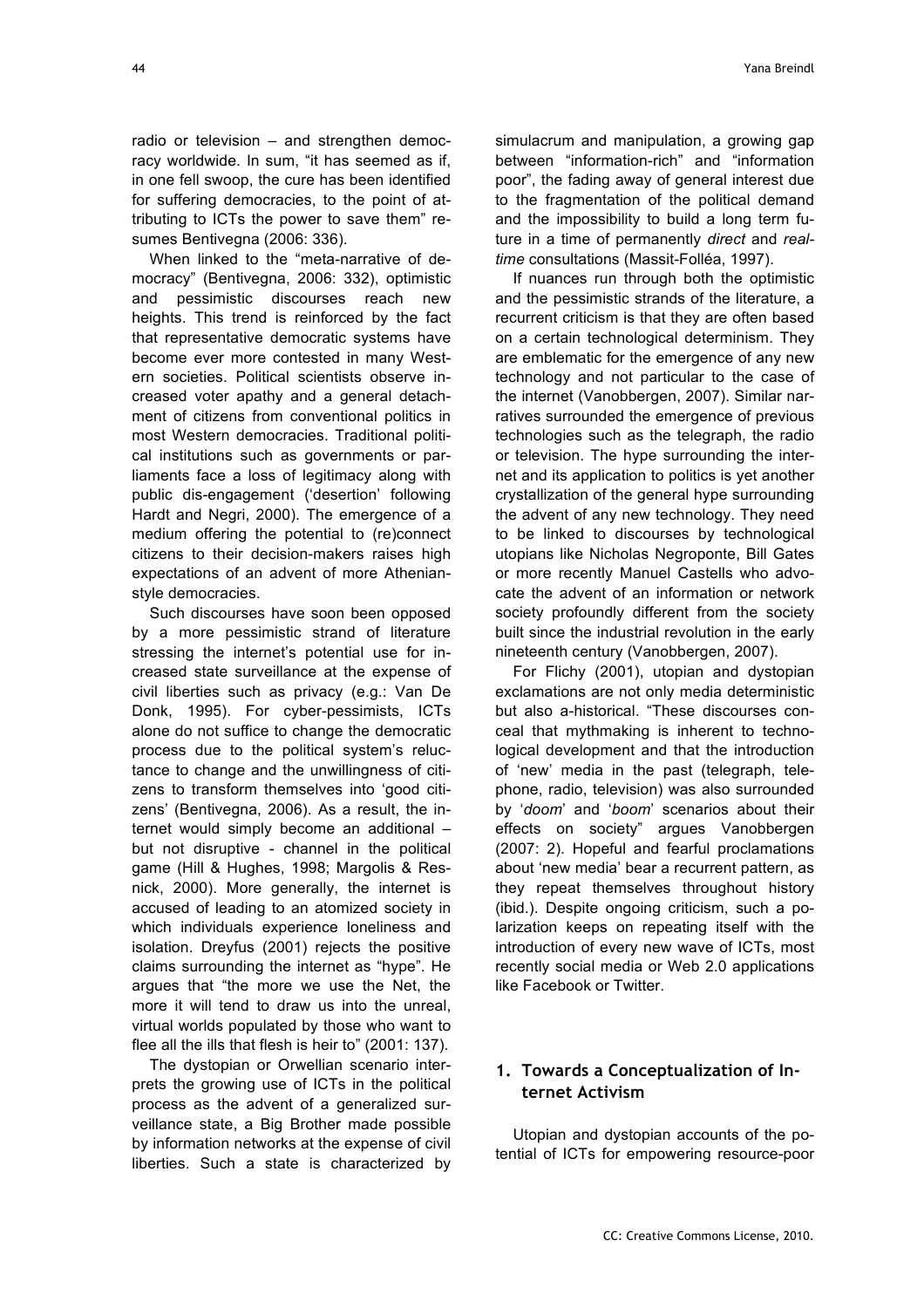actors are particularly alive concerning research on political activism. More empirically based studies have emerged after the dotcom bubble burst in the early 2000s and the appearance of ever more citizen initiatives involving ICTs for influencing policy making. Many case studies analyze how the internet shapes current political trends and in particular, in which way activists or, social movements (SMs) other citizen networks use it for making their voice heard.

One of the critiques voiced against the optimist and pessimist research literature of the early years is that they were based on a traditional conception of politics. Using conventional indicators to measure in which way the internet is being used by citizens scholars report no significant changes. Following some authors, transformations have nonetheless occurred, but in order to fully understand these, one needs to reconsider the study of politics. Following Bentivegna (2006), protest groups such as social movements, civic associations, issue groups or discussion groups are indicators of what Giddens (1991) and Beck (1997) have respectively theorized as 'life politics' or 'sub-politics'. This kind of politics takes place beyond the formal political arena, "at the margins of the system, in the domain of informal politics" (Dahlgren, 2004: xviii). Traditional political institutions such as the nation state are contested in an era of globalization, characterized by dense networks of communication. As a result politics are "materializing in different ambits and contexts, thus meaning the loss of 'centre' as a consequence of the crumbling of the traditional political institutions that previously had control of it" (Bentivegna, 2006: 332). At present, citizen engagement is less shaped by large structuring ideologies or the formal political process (Cammaerts and Van Audenhove, 2005). Issues closer to everyday life, identity-politics or single-issues such as child abuse or animal rights constitute important triggers for citizen involvement.

This shift in political practices has been accompanied by the emergence of the internet in the early 1990s. It is therefore not surprising that scholars have glorified its democratic potentialities among which its reach, speed, reduced costs, information richness, decentralization, absence of censorship, search en-

gines and the rise of user-generated interactive platforms (Rucht, 2005). Research investigating the use of the internet for collective action constitutes an important part of this literature. The next paragraphs review research in this area before proposing three axes for analyzing the democratic potential of the internet.

## **1.1. Beyond the Social Movements Paradigm**

Social movements (SMs) can be considered "as the institutionalization of particular struggles" (Cammaerts, 2007: 217). They are characterized by three elements: they aim for social change, adopt identity-based network structures and use 'unconventional' means of protest (Rucht, 1994). Social movements can be defined as networks of social actors who engage in sustained collective actions, have a common purpose and challenge established elites (Tarrow, 2006).

Van De Donk et al. in the preface to their anthology on new media and social movements consider that: "as a means of facilitating the creation of cross-national, 'disorganized' networks for collective action on the basis of negotiated common concerns, the internet might almost have been purpose-built for social movements" (2004: xvii). The internet is indeed attractive for social movements as it facilitates mesomobilization (i.e. the coordination between various movements across borders). It also allows reaching many with little resources, and offers the possibility to bypass state control while retaining editorial control over content and external communication (Scott and Street, 2000). All in all, it is perceived as a medium that empowers resource-poor actors who can constitute counter-publics in order to contest the mainstream public sphere.

It is not surprising therefore that most of the literature tends to adopt the 'social movements paradigm' (Tarrow, 2006) in order to make sense of the way the internet is used for political activism. Van De Donk et al. propose to make sense of "cyberprotest" by referring to the classical social movement concepts of resource mobilization, political opportunity structure and ideology, identity and persua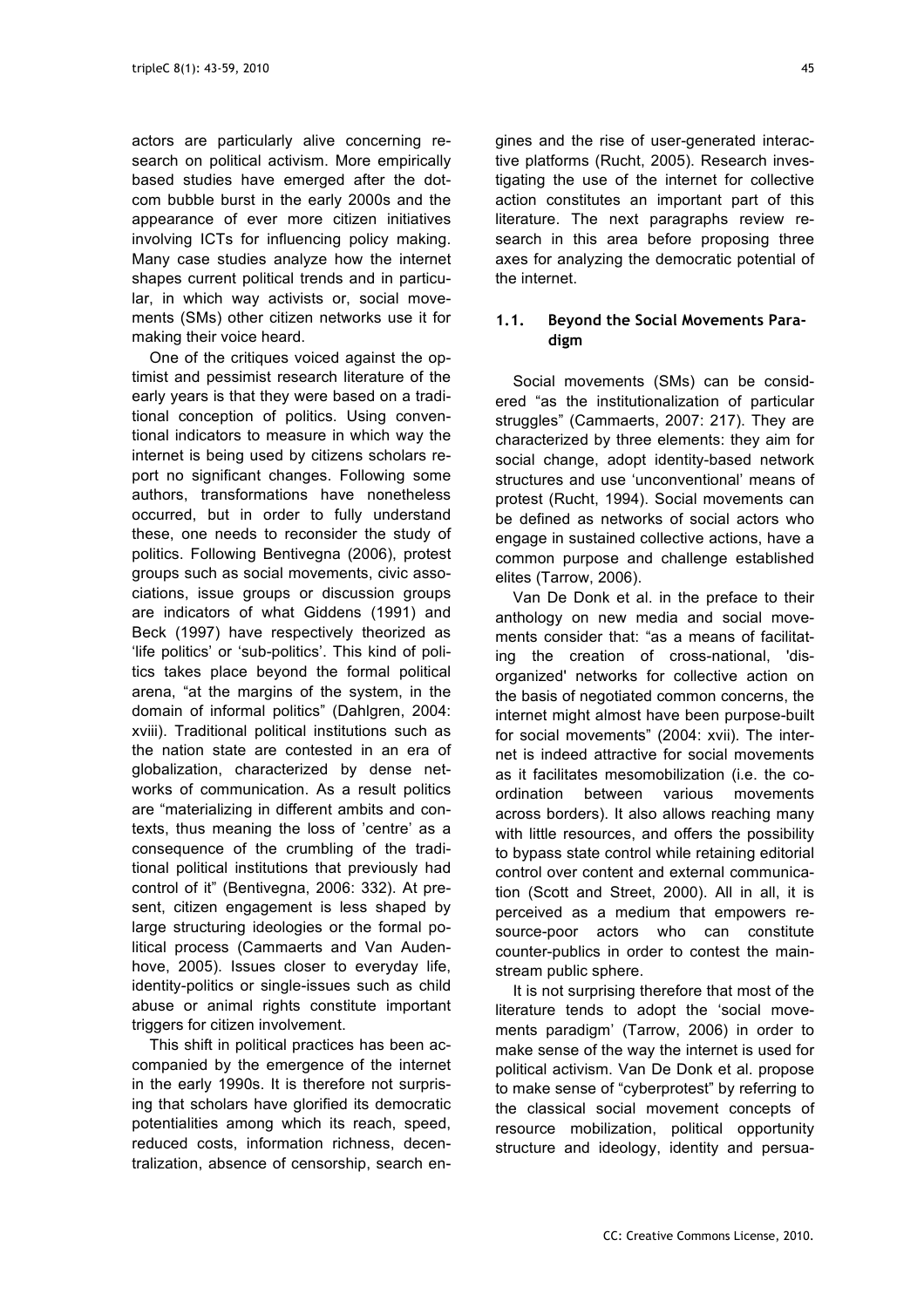sion approaches (2004: 14). Similarly, Garrett (2006) adopts McAdam et al. (1996) framework, based on the concepts of mobilizing structures, opportunity structures and framing processes, in order to organize his review of the relationship between social movements and new ICTs. The framework of 'contentious politics' advanced by McAdam et al. (2001) integrates these various processes and mechanisms.

Science and technology studies (STS) have focused on social movements as "one of the main pathways toward increased democratic participation". STS has been interested in how reform movements or counter-movements have advocated change in scientific fields. how SMs have adopted and reconfigured technology in instrumental and expressive ways and how scientists have collaborated with SMs to oppose policies supported by elites and advocate alternatives (Hess et al., 2008). This has particularly been the case in what is considered as the 'new social movements' (NSMs), i.e. health, environmental, the peace, and information/media reform movements (ibid.).

"Social movements' use of the internet is one of the few areas where the much vaunted but rarely realized 'democratic promise' of the internet is at least partially borne out," argue Hess et al. (2008: 476). Yet, the debates about the democratic potential of the internet occurring today have been preceded by debates on 'computerization movements'. Just as with the internet, the computer has been considered as a tool of empowerment for individuals or, on the contrary, a source of alienation for individuals and society at large (ibid.).

STS studies have been decisive in advancing the view of a co-production of technologies and social forms. The 'turn to technology' in the 1980s argues that technology is not merely determining human action but that, on the contrary, human action and social forces are shaping technology. This leads to a critic of social constructivist determinism, meaning that technology is solely shaped by social actions. More recently, STS supports the thesis that social and technological forces mutually co-produce each other.

For Powell, the "democratic imaginations of computer technology establish alternatives to the dominant institutional frameworks for

computers – even while they contribute to them" (2008: 1). They are associated with "disruptive and oppositional political positions" while at the same time they support "the status quo of post-industrial, informational capitalism" (ibid.). The internet, and technology in general, constitute on the one side a resource for building the identity, organization and action of SMs, but on the other side, an integral part of the "enemy" against which to mobilize. "They are viewed as instruments of the dominant power and as responsible for the perverse effects of globalization, especially so now that the connection between scientific research and economic interests is increasingly apparent" write Bucchi and Neresini (2008: 454). The relation between technology and protest actors is thus far from being unequivocal. Technology is not only used by protest actors but can also constitute a target for collective action.

Empirically based research on the appropriation and use of ICTs by social movements provides useful insights into how protest actors are using these tools. However, internet activism and e-mobilization seem to encompass a broader field than sole social movements approaches. Chadwick defines emobilization as the "uses of the internet by interest groups and social movements for political recruitment, organization, and campaigning" (2006: 114). Both interest groups and social movements constitute agents of mobilization but are traditionally distinguished by political scientists. However, this distinction is increasingly questioned (e.g. Burstein, 1998) as 'organizational hybridity' and 'repertoire switching' characterize current protest movements (Chadwick, 2007).

"Established interest groups and parties are experiencing processes of hybridization based on the selective transplantation and adaptation of digital network repertoires previously considered typical of social movements", states Chadwick (2007: 283). At the same time, "new organizational forms are emerging that exist only in hybrid form and that could not function in the ways that they do without the internet and the complex spatial and temporal interactions it facilitates" (ibid). These "hybrid mobilization movements" – MoveOn is the most frequently cited example – use a mixture of repertoires that used to be associ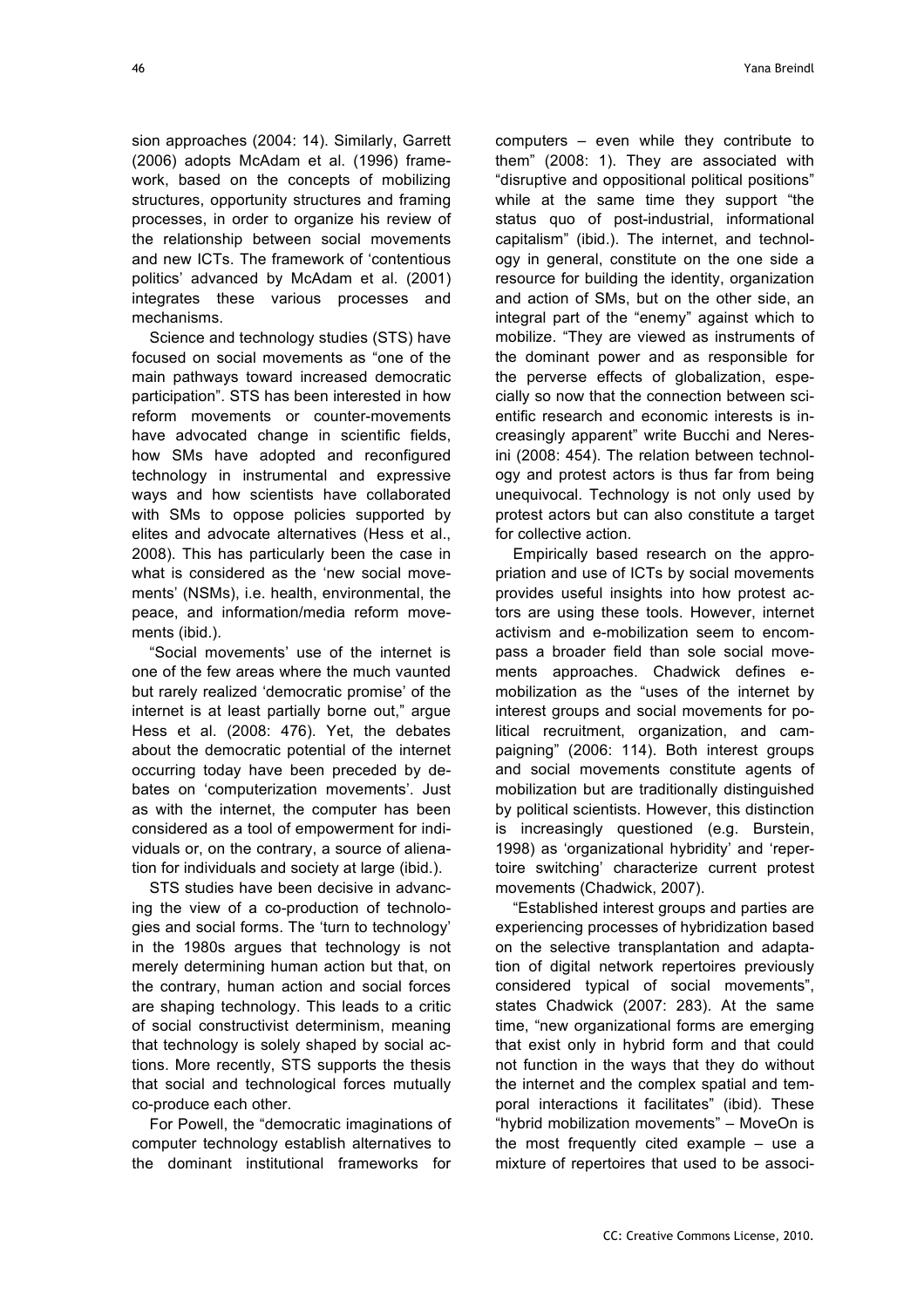ated with the three traditional political actors: political parties, interest groups, and social movements. Even though this organizational adaptation should not be generalized, a pure social movements approach to studying internet activism can hardly be upheld.

Social movements are not the sole users of ICTs. In fact, there is a great variation in organizational structures that rely on ICTs to promote social and political change (Bimber et al., 2005). Internet-supported collective action adopts both formal and informal structures, i.e. hierarchical, bureaucratic structures and horizontal, networked structures. Furthermore, Bimber et al. argue that "with the rise of micromedia (email, chat rooms & cell phones) and 'middle' media (websites, webzines, internet-based communication campaigns), formal organizations, flexible decentralized organizations, networks, and even individuals now have the potential to communicate and coordinate with others in ways that until recently were feasible almost exclusively for formal organizations" (Bimber et al., 2005: 375).

The majority of the extant literature has focused on how established institutions - political parties, interest groups and social movement organizations – use internet tools to organize protest actions. However, following Earl and Schussman (2003), ICTs reduce the incentive to join established organizations such as SMs. 'Movement entrepreneurs', i.e. non professional individuals motivated by personal interests and relying on their own skills for undertaking movement activity (Garrett, 2006) emerge as new agents of mobilization that are not necessarily linked to social movements.

Furthermore, the advent of social media or, as it is often referred to, of Web 2.0 applications, offers new possibilities for more individualistic protest activities based on usergenerated content. On such sites, individuals themselves generate and control creation processes such as posting, classifying or evaluating content online. Häyhtiö and Rinne consider that "most issue-specific individually orientated political interventions differ both from the traditional social movements, as well as from the 'new social movements' in respect to their agenda, aims, temporal duration, and lines of chosen activities" (2008: 26). The growing number of social media applications poses a new challenge to this field. This evolution is in line with a general process of individualization that is shaping political practices (Dahlgren, 2009). Citizens tend to make political connections by following personal interests and life-style choices rather than overarching traditional ideologies. The role of individuals, notably bloggers (e.g. Kahn and Kellner, 2004), in shaping current political discussions is therefore crucial to understand how the internet is used for protest activities while it hardly falls within the social movements paradigm.

What roles do internet related technologies play in this fast changing political landscape? Are some forms of protest, some actors empowered by the use of new communication technologies or do established political actors benefit most from technological innovations? Before examining these questions in more detail, we should also wonder in which way the internet has been conceptualized by the literature. Is there one uniform understanding of what the internet represents? What about the confusion surrounding the use of concepts like "new media" or "ICTs"?

#### **1.2. The Internet, New Media and ICTs**

For Kahn and Kellner, the internet is "a living, historical force and one of the keys to understanding and shaping the political and cultural life of present age" (2004: 88-89). The internet enables researchers to study in unprecedented ways protest movements and internet-based political campaigns. Yet for many, these technologies seem to be part so much of current information societies that there is no much need to clearly define them. For Salter, "the internet has become an unclear concept. Whereas it is recognized in dictionaries as a noun, it is also subject to normative description and use, which, to paraphrase Wittgenstein, determines its meaning" (2003: 118). Some scholars refer exclusively to new media; others to ICTs while some use the net, internet, the network of networks interchangeably.

From a technological perspective, the internet can be defined as a network of computer networks. However, the person or group who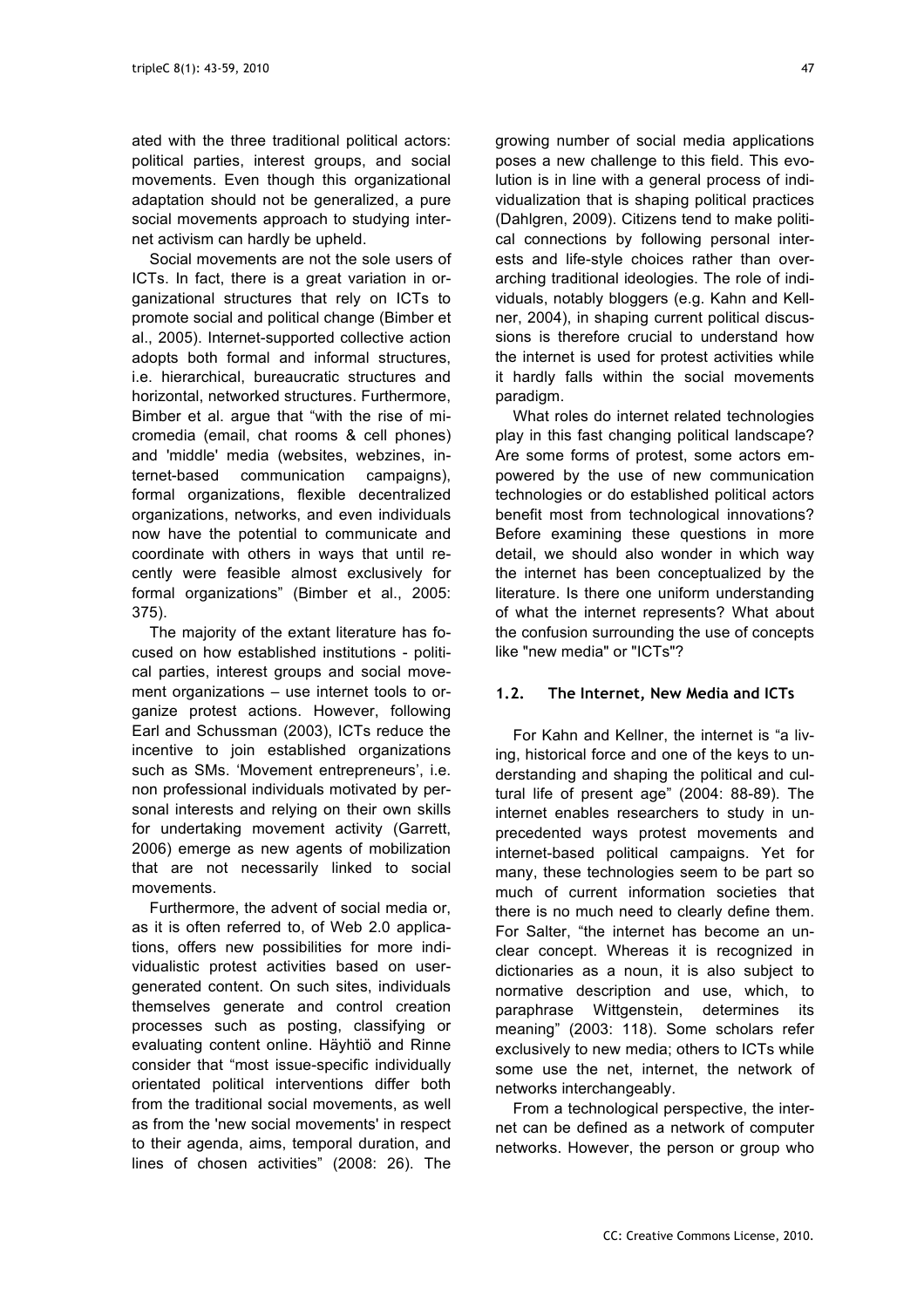uses it for a certain purpose and in a certain way will highly determine the character of the internet. Therefore, scholars can not only assume a technical definition of the internet but also need to take into account what social construction the actors they are studying confer to it (Salter, 2003).

This endeavor is further complicated by the fast development of internet-based technologies. If early studies examining the political use of the internet based their research on applications such as bulletin board systems (BBS), e-mails and local area networks - e.g. Bill Dutton's (1996) study of the Santa Monica Public Electronic Network – current research is more concerned with social networking sites such as Facebook or MySpace (e.g. Neumayer & Raffl, 2008, Valenzuela et al., 2009) or the latest technological innovations such as Twitter. For Salter (2003), there remains a methodological difficulty to compare early internet technologies with current web developments.

Furthermore, the number of internet users has increased exponentially as has the multitude of applications currently available. Speaking solely about "the internet" may therefore make little sense as the concept is large and ambivalent. What is generally meant when referring to the internet are the applications that evolve around it: e-mails, chat rooms, weblogs, BBS, and of course the World Wide Web that constitutes a privileged access point to the internet. With technological development, previous communication technologies such as for example the telephone, radio or television, are converging and growing increasingly interdependent. Therefore, many scholars prefer to speak about information and communication technologies (ICTs). As argued by Bimber et al.: "attempting to maintain a distinction between the internet and telephony, or between information technology and communication technology, is not always fruitful" (2005: 369).

Considering the internet as a technology rather than emphasizing its information and communication capabilities "signals a tendency for technological determinism" argues Polat (2005: 435). In her paper examining the links between the internet and political participation, she therefore distinguishes the internet as an information source, a communication

medium or a virtual public sphere (these concepts will be discussed in section 2). Indeed the way in which scholars conceptualize the internet gives strong indications on which aspect of the internet their study focuses on. Van De Donk et al. (2004) for example use the term 'new media' when addressing the internet. They thus conceptualize it as a communication media, generally considered as an alternative source of information. For Yzer and Southwell (2008), using new media as a synonym for the internet is nonetheless problematic. From the initial network of interconnected computers, the internet has evolved to an immense array of applications supporting human interaction. "Each of these possibilities (e.g. blogs, chat rooms, e-mail, instant messages, mobile phone calls, and hyperlinks) likely presents unique conditions for human interaction" (2008: 9). Furthermore, mobile technologies offer extensions for information exchanges outside the internet. The common attribute these various technologies share is that, contrary to broadcast applications, they offer channels of one-to-one and many-to-many communication. In this paper, we use ICTs or the internet to refer to networked digital tools used for protest activities.

Since the early 2000, a whole range of new applications generally characterized as Web 2.0 or social media appeared, and are increasingly used by activists. These applications range from social networking sites such as Facebook or MySpace to collaborative sites such as Wikipedia or Flickr. They are based on the collaborative creation and sharing of content, easy-to-use forms of selfpublishing and social networking. They offer new possibilities such as the propagation of content over multiple applications, rich user experiences on political websites or the creation of small-scale forms of political engagement through consumerism (Chadwick, 2009). Thresholds for participation are lowered and Web 2.0 applications relaunch discussions about their propensity to reinforce networked protest. However, research on the use of Web 2.0 by citizens and protest groups is still scarce. Most of this literature focuses on established political actors (e.g. Lilleker and Jackson, 2008). Whatever technology is examined, the attitude individuals or groups adopt towards technology is a strong explana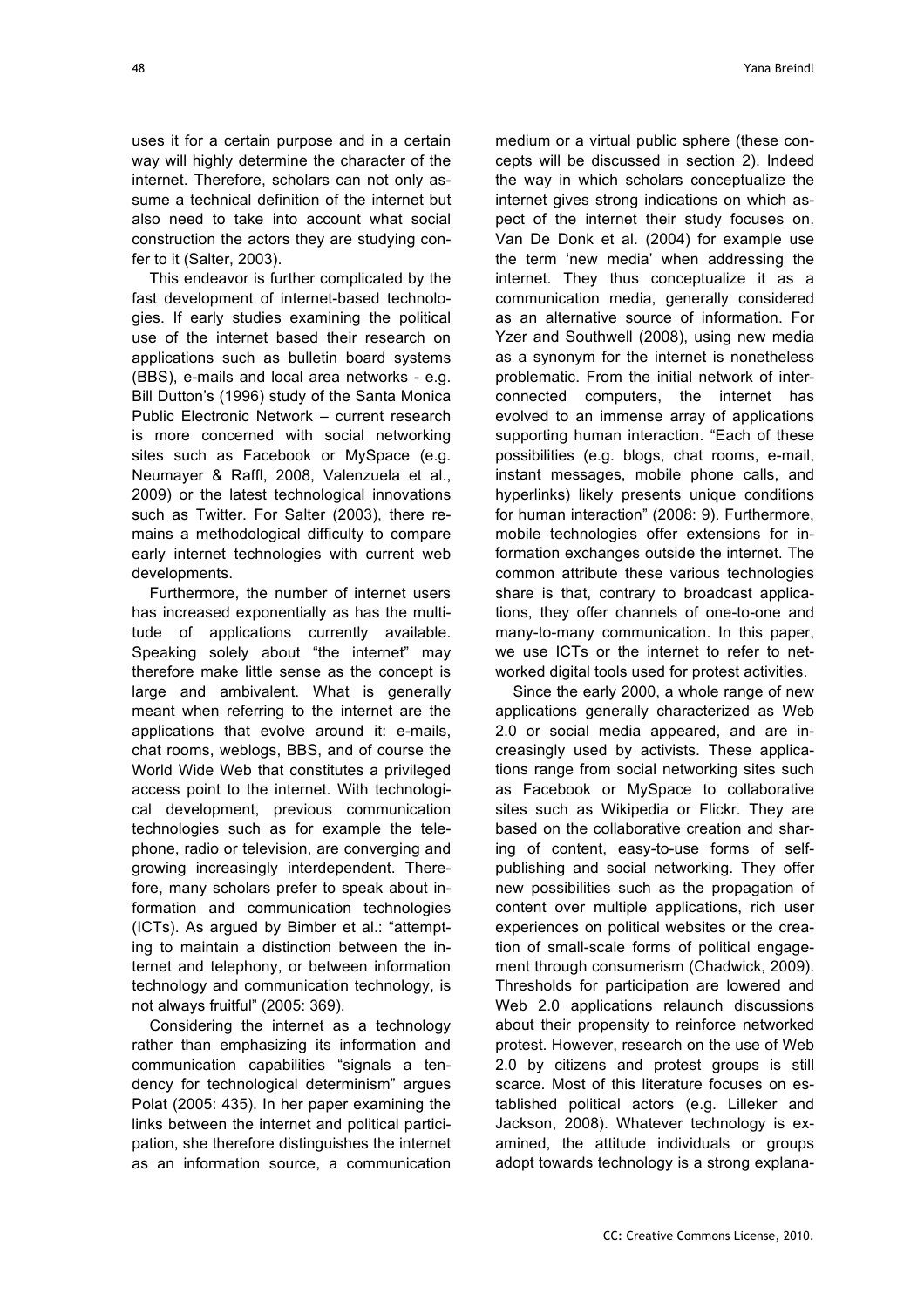tory factor for how and in what way these technologies will be used.

#### **1.3. Attitudes Towards Technology**

As Gillan formulates it: "the attitudes that people bring with them to the engagement with technology – what Kirkpatrick (2004) calls 'computational temperaments' – delimit the potential that may result from activists' adoption of ICTs" (2008: 75). Based on his observations of a UK anti-war group's adoption of technology and innovation, he distinguishes between two main attitudes: the user and the hacker attitude. The user-oriented approach to technology is characterized by the fact that activists mainly use new communication devices as tools in the spirit of what they were invented for.

The hacker attitude takes a more innovative approach, stretching and bending the functions of technological devices in order to find new ways to mobilize participants. Following Gillan, the second attitude is particularly beneficial when the "pursuit of collective action requires horizontal communication structures" (2008: 76). At least in the anti-war movement, the hacker attitude is rather the exception. Social movements adoption of technology is often more based on efficiency than on the potential benefits of experimentation.

Hackers or hacktivists, a contraction of hacker and activist, form a particular type of protest actors and are sometimes considered as the first proper social movement of information technology and current societies (Riemens, 2002). If other types of protest actors hesitate to integrate ICTs, considered as instruments of techno-capitalist domination, hackers are passionate about exploring the technical capacities of computers and networks and were highly involved in the early shaping of personal computing and the internet. The media may have built a cultural cliché that conflates hackers with criminals. Yet, hackers are primarily computer aficionados who share a common 'hacker ethic' of sharing, openness, decentralization, free access to computers and the wish to contribute to a certain world improvement (Levy, 1984). "It is a culture of technological creativity based on

freedom, cooperation, reciprocity, and informality," asserts Castells (2001: 50).

Hackers need to be distinguished from other social movements and how these use ICTs. As Riemens (2002) points out, the range of political beliefs held by individual hackers, without loosing a common sense of belonging and identity, is simply unimaginable in other 'social movements'. Hackers are inspired by libertarianism but generally despise preconceived opinions and positions (Riemens, 2002). Their political aims are an infinite pursuit of free knowledge linked to a pragmatic and "engineering philosophy to 'make things work'" (Berry, 2008: 102).

Various generations of hackers have been identified by the literature (e.g. Levy, 1984; Jordan & Taylor, 2004). The most straightforward political expressions are the Free/Libre and Open Source software movement and hacktivism, defined as the use of hacking principles for promoting social change. If hacktivists hold similarities with social movements – a collective identity for example – it remains open to discussion whether such forms of political actions can and should be considered as social movement activity.

As already discussed previously, many forms of internet activism are not constrained to social movements. Loose networks of activists or the multiplication of single-issue campaigns are on the contrary more focused and ephemeral than social movement activity. Yet, one of the most salient characteristics of internet-based protest groups is that communication becomes the foremost political strategy, making "campaigns, themselves, political organizations that sustain activist networks in the absence of leadership by central organizations" (Bennett 2004: 130). Upholding a pure 'social movements paradigm' does thus not suffice to account for the heterogeneous field of internet activism.

Undertakings to stabilize the concept of internet activism are challenging endeavors in regard of the variety of forms, objectives, strategies, attitudes, etc. encountered. As we have seen above, these vary significantly following the way scholars understand core concepts such as "the internet" and "collective action". The following section therefore seeks to highlight different approaches to these concepts in the literature.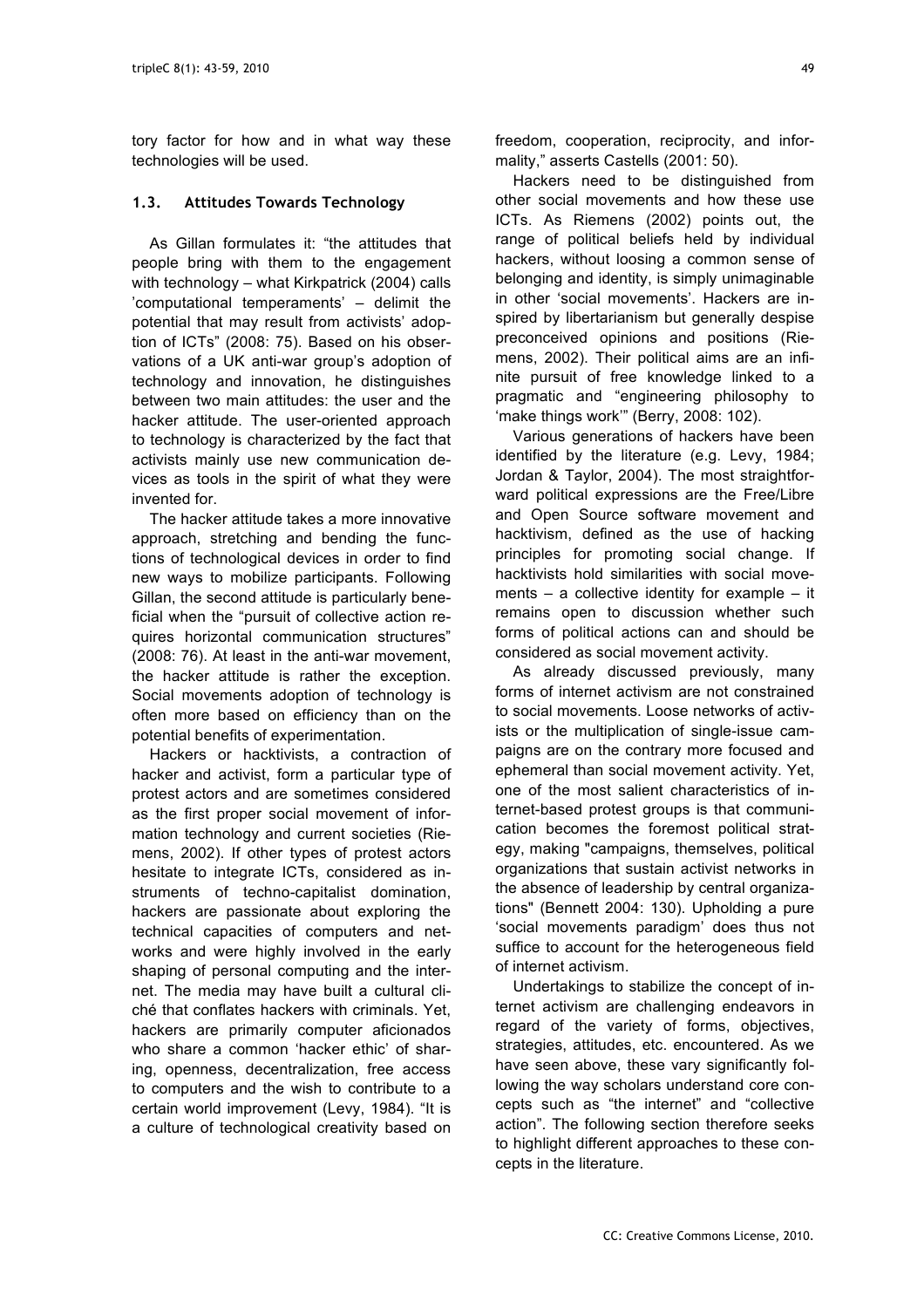# **1.4. Classifying Types of Internet Activism**

Attempts to classify various forms of online activism have remained the exception. Most of the literature focuses on a single organization or event, such as the European Social Forum (Kavada, 2005, 2008), a particular issue movement such as the Zapatistas (e.g. Ronfeld and Arquilla, 2001; Garrido, Halavais, 2003), the anti-globalization movement (e.g. Van Aelst and Walgrave, 2002; Mattoni, 2008), women movements (Edwards, 2004; Pini, Brown and Previte, 2004), alternative media organizations such as Indymedia (Kidd, 2003), human rights activism (Lebert, 2003), the anti-war or peace movements (Shaw, 2005; Gillan, 2008), anti-corporate campaigns (Niesyto, 2007; Baringhorst, 2008) or hacktivism (Jordan, 2008).

Most generally, these protest actors are distinguished depending on the way they use ICTs and the internet. Vegh defines online activism as "a politically motivated movement relying on the internet" (2003: 71) and distinguishes these movements following their tactical use of the media: awareness-advocacy, organization-mobilization, and action-reaction. For Vegh (id.), strategies are either internetenhanced, i.e. the internet serves as an additional channel for protest, or internet-based, i.e. the internet constitutes a space for actions that are only possible online such as virtual sit-ins or hacking Web sites. The Net is either considered as an "additional tool" for mobilization and coordination of protest actions or a "new tactical site" (Lee, 2009: 16) in order to move collective action online. Van Laer and Van Aelst (2009) endorse a similar distinction in their recent study on the internet and action repertoires of social movements.

In their paper, 'Collective Action in the Age of the internet, Mass Communication and Online Mobilization', Postmen and Bursting (2002) propose two dimensions along which forms of collective action can be distinguished. First, the individualistic-collectivistic dimension differentiates actions that can be carried out by one person (such as letter writing, sabotage acts or forms of civil disobedience) from actions that require a large number of participants (such as labor disputes, demonstrations or mass petitioning). Second, they distinguish persuasive actions (e.g. such as letter writing, lobbying or petitioning) from actions that are more confrontational in nature (e.g.: demonstration, blockade, sabotage). Postmes and Brunsting argue that offline forms of collective action find their equivalent in the online realm. Indeed, letter writing has often been replaced by email writing, lobbying and petitioning have also been complemented by online equivalents, often supported by eparticipation initiatives such as the UK epetitioning system for example. The internet has also become a site of "virtual" struggle for direct action, forms of electronic civil disobedience, strikes or demonstrations in virtual worlds such as for example second life (Robinson, 2008).

However, online and offline worlds are increasingly interconnected and a dichotomized opposition between both domains is more and more criticized (e.g. Kneip and Niesyto, 2007). Similar binary oppositions characterize the research literature on collective action and ICTs. The private and the public are opposed, as well as local actions to national or global ones, etc. This paper argues that such dichotomies hinder the further maturation of the field. In order to confront the democratic - and often dichotomized - potential of the internet to current protest practices, we therefore propose to examine such claims in the light of the three axes distinguished by Vedel (2003, 2007) for studying the political uses of the internet.

# **2. Three Axes of Political Internet Use**

The first axis proposed by Vedel focuses on information (section 2.1) and is based on the model of an "informed citizen", central to liberal democratic thought. Information is indeed sought to be a prerequisite for any political participation. The underlying model of citizenship is one of a "glass city" where governmental information is transparently available to interested citizens. The second axis is discussion and debate (section 2.2) relying on the model of an "active citizen" who shapes his political opinion by confronting his thoughts to those of other citizens or representatives in a public space or agora. This model can be linked to deliberative democratic systems. The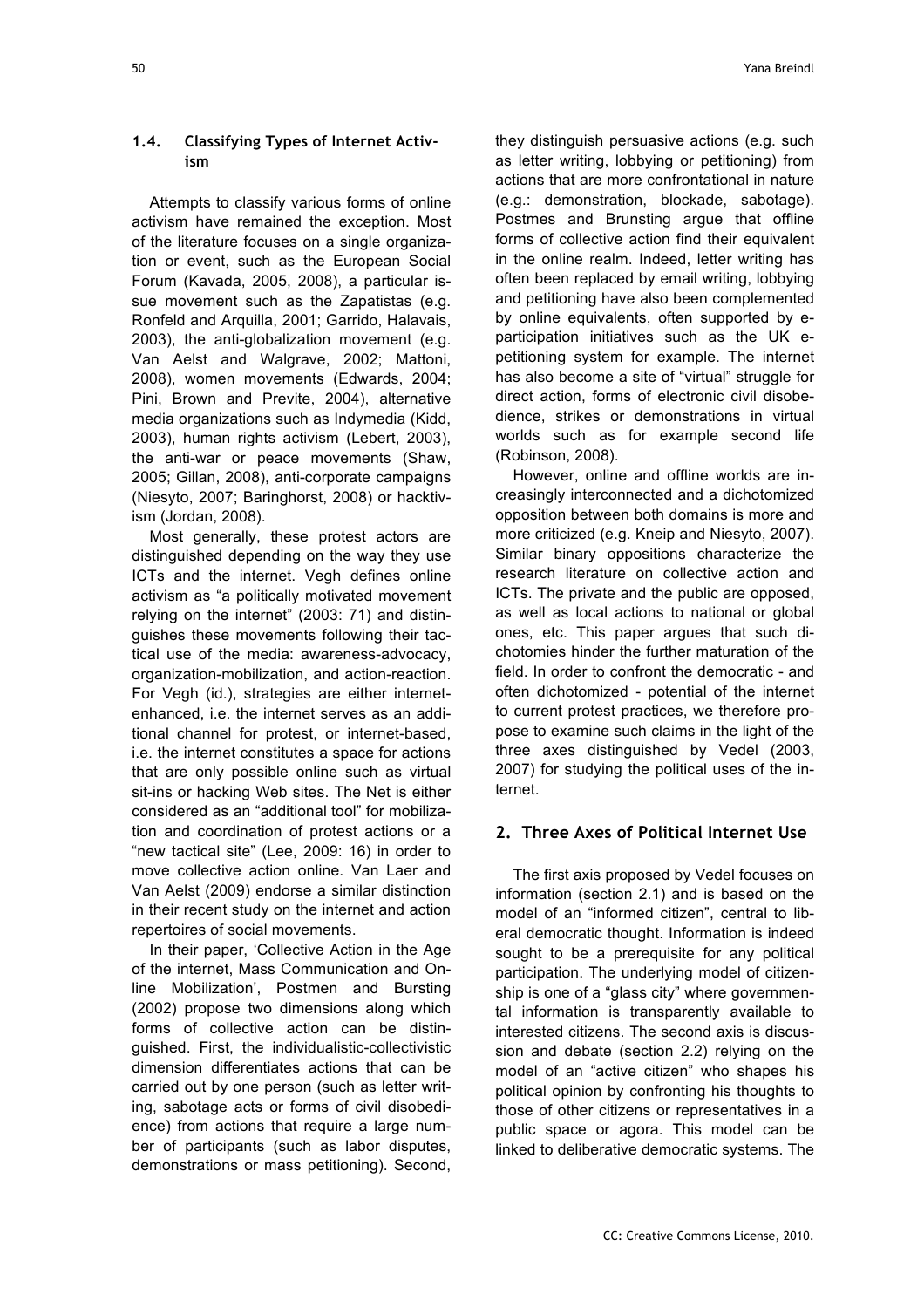third axis is the one of mobilization (section 2.3) considering that citizens need to participate more or less directly in the political decision-making. Such a "participative citizen" needs to be informed and engaged in a public sphere in order to actively contribute to the policy-process. This model can be linked to participative democratic thoughts. All three axes are based on an idealized model of democracy (liberal, deliberative or participative) and such assumptions tend to influence the current research on internet activism.

# **2.1. Information**

Information is traditionally considered as a prerequisite for all forms of political participation, not only protest. In order to make up their minds, express their opinions (e.g. by voting) or contesting political practices, citizens need to be informed about what is happening in their country or region. It is commonly said that information used to be scarce at the beginning of the industrial age. At present, it is rather the abundance of information in our digital societies that challenges citizens and politicians alike.

The internet has been praised for providing access to huge amounts of information, raising hopes that this would lead to a betterinformed society and thus increased citizen participation (Rheingold, 1991). Free from state intervention or mainstream media intermediaries, citizens would thus be better informed about politics at lower costs and more efficiently (Bimber, 1998). Research indicates that the internet has become a primary source of information yet might not challenge mainstream media. "All models reveal that online media complement traditional media to foster political discussion and civic messaging. These two forms of political expression, in turn, influence civic participation" comment Shah et al. (2005: 531). However, the assumption that access to information leads to a better-informed citizenry has not been verified. Following a study conducted by Bimber (2001), it is not because people search for political information online that other forms of political activity are affected. Furthermore, he argues that citizens have limited capacities to absorb and process information. Increased access at lower costs does therefore not automatically increase participation levels.

Moreover, this assumption conceals an idealized version of the "informed citizens" that doesn't correspond to reality according to Vedel (2003). Chadwick equally argues: "it is unnecessary to assume that citizens are highly informed and highly motivated. Most citizens will fall into categories along a continuum, and it is highly unlikely that they will remain in one category in perpetuity. Most of us occupy positions between these two extremes, depending upon our contexts" (2009: 19). For Vedel (2003), such assumptions also recover the myth of political transparency that might never be achieved.

Next to the quantity of information available, the compression of time and space barriers has also been pointed out as increasing the diffusion of protest ideas, tactics, and strategies. Ayres points out "when a message is posted on a Web site, it is immediately accessible, crossing time and geographic boundaries without a concern for time zones, media coverage, or customs barriers" (1999: 138). Efficiency in the diffusion of activist information is indeed central to protest movements' strategies, especially when operating at a transnational level (e.g. Keck & Sikkink, 1998). However, for Ayres, "while there is little question of the internet's ability to quickly disseminate information, there is a great deal of uncertainty about the value of this information. That is, much of the material available on the internet is often unreliable and clearly unverifiable." (1999: 141). For this author, the fast diffusion of contention could lead to increased riots and insecurity. However, such a scenario has neither been confirmed nor rejected by recent empirical research.

## **Information: Key Concepts**

- **Assumption**: a « better informed citizen » is likely to participate in politics.
- **Access** does not equal participation. Quantity not quality.
- **Time/space compression**: rapid diffusion of information.
- **The end of intermediaries**? alternative media space.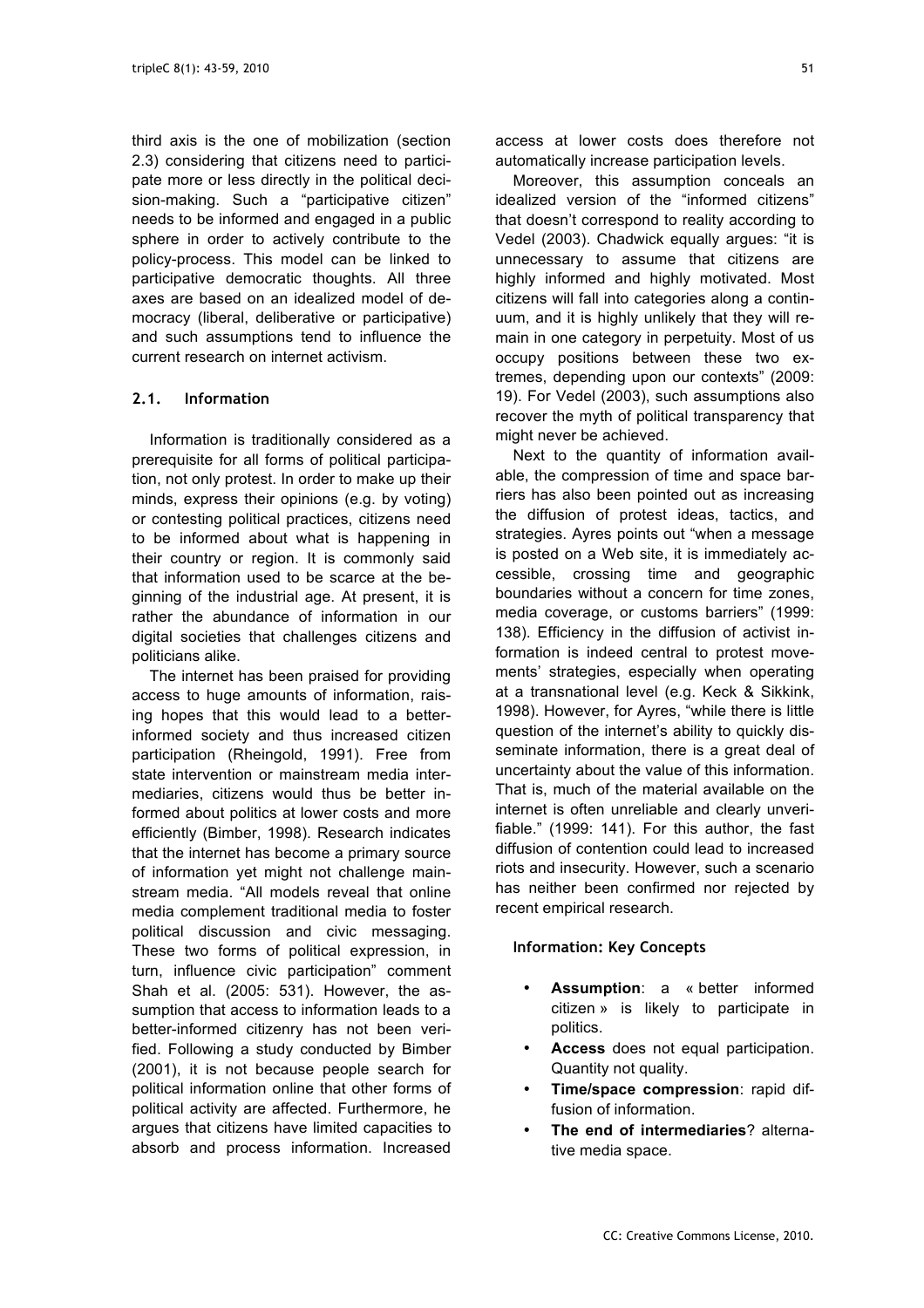## • **Media literacy skills** are new barriers for participation.

The media is an important channel for providing political information to citizens. Activists and scholars have always criticized the mass media system for favoring the positions of dominant political actors. The fast adoption of the internet by activist networks allows these to produce and publish alternative information. This development might challenge mass media outlets that are increasingly relying on user-generated input for their editorial content.

"The open and accessible character of the net means that traditional centers of power have less informational and ideational control over their environment than previously" argues Dahlgren (2009: 313). However, it does not make much sense to oppose the traditional mass media with alternative media sources as both spheres tend to influence each other. One clear strategy of activist networks is to impact on the information provided by the mass media (Breindl, 2009). Using micromedia (e.g. e-mails) and meso-media (activists' sites, blogs and webzines), activists' networks can indeed circumvent established news sources and produce their own independent information – Kavada (2009) speaks about the "websphere" of a movement or activist network. Nonetheless, traditional media and especially television remain important channels for mobilizing larger groups for protest actions (Castells, 2007).

Next to information diffusion, the internet offers also unlimited framing possibilities (Niesyto, 2007; Kavada, 2009). Framing and reframing particular struggles is a key strategy of protest movements. The concept of 'frames' proposed by Snow et al. (1986) can be defined as "organizing ideas (catchwords, images) that describe or represent a problem that, from the viewpoint of the scientific observer is not inherently given but a social construction" (Van De Donk et al., 2004: 12). Individuals, bloggers and activist groups enjoy unlimited editorial control for explaining, informing and developing their narratives online. Not surprisingly, a large part of the social movement literature is concerned with issues of framing that enables the construction of a collective identity, which is a central component for mobilizing people.

Additionally, the internet offers equal opportunities for monitoring governmental or corporate activities. Blogs for example play an increasing role in reversing Foucault's panopticon in which the state is watching the citizens. The internet raises hopes for enabling continuous citizen vigilance at a large scale (Chadwick, 2009). Following Hurwitz, the internet is a powerful tool for monitorial democracy, where " the citizen is called to action by volunteers who foresee some national or local crisis […] and believe that some action must be taken in response" (Hurwitz, 1999: 660). But also in everyday life, activists groups use the internet in order to increase state transparency as for example by reorganizing governmental information such as MySociety with their site theyworkforyou.com in the UK that keeps track of elected officials.

In conclusion to this first axis, we agree with Chadwick when he argues that "the current era is characterized by the aggregation of huge amounts of information: those who can successfully mine, refine, and subsequently protect it are likely to emerge as dominant." (2009: 22). Even though technologies are often portrayed as equalizing forces, this is not necessarily what happens in practice. Significant usage and knowledge gaps persist. The "digital divide" remains a reality and should not be reduced to access issues as the concept recovers major usage differences. Thus the importance of favoring media literacy as part of civic competences in an ever more digital society (Dahlgren, 2009). As argues Lehtonen: "apart from being able to understand and interpret media texts, citizens are expected to adopt, filter and communicate masses of information coming from various sources" (2008: 173). Media skills are not only fundamental to citizens but to contemporary contentious movements at large (Garrett, 2006).

Issues of information overload and practices of disinformation need also to be addressed. Discussing this first axis shows indeed that the democratic potential of the internet regarding information recovers both an empowering – increased access and speed, control of the informational environment – but also a de-mobilizational aspect – media literacy and skills, fragmentation, information overload and practices of disinformation. The next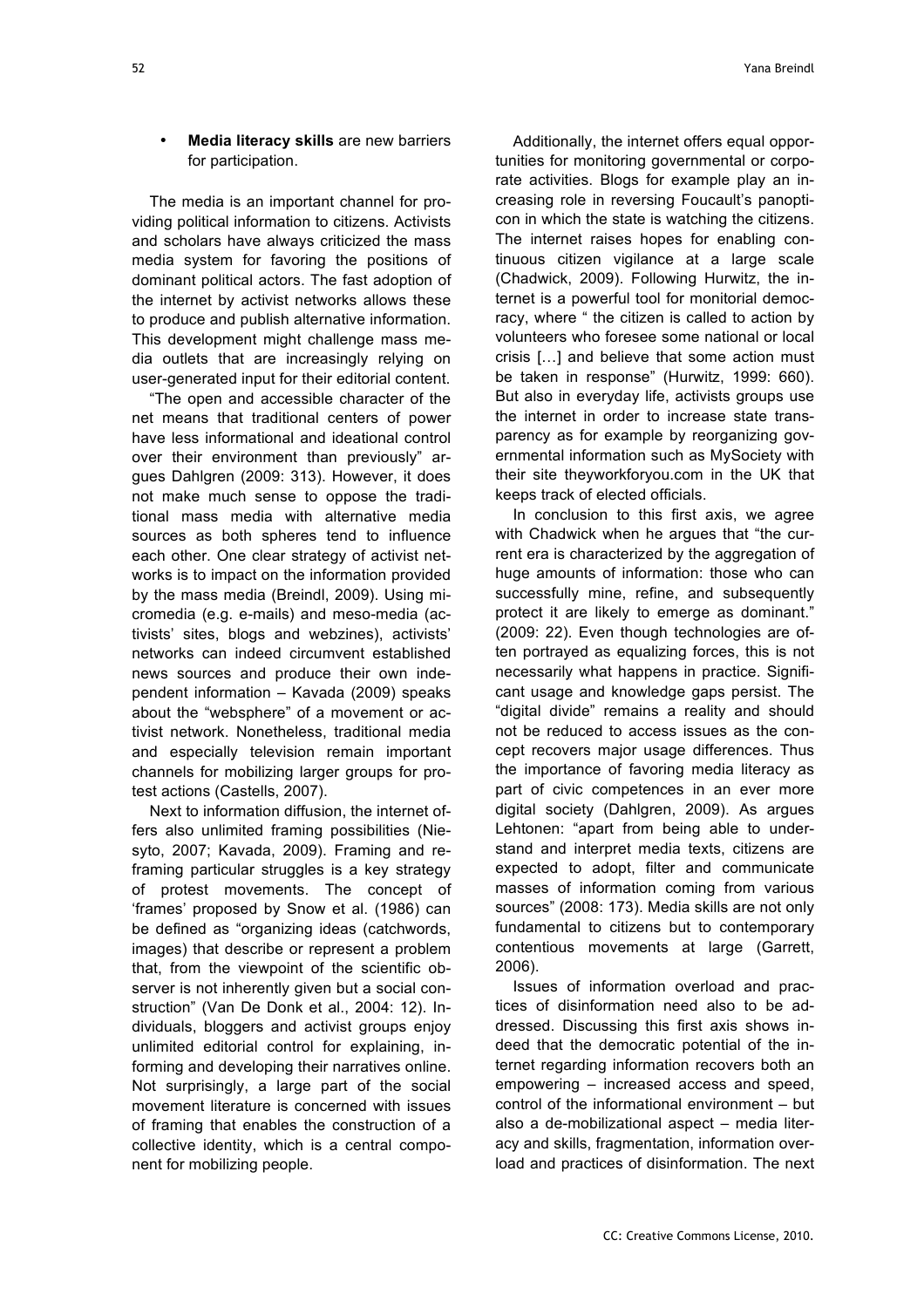section will highlight Vedel's second axis: discussion and debate.

# **2.2. Discussion and Debate**

 "Theories of democracy have treated the communicative interaction among citizens as vital. Talk among citizens is seen as basic to their political participation, to the functioning of the public sphere" (Dahlgren, 2009: xviii). The public sphere is certainly one of the most influential concepts in the academic literature on political participation and the internet. The public sphere constitutes a "network for communicating information and points of view" (Habermas, 1996: 360).

Early enthusiastic accounts considered the internet as an incarnation of the Habermasian public sphere based on rational discourse. Studies of discussion forums and chat room discussion however soon countered these assumptions by highlighting the fragmentation of such a public sphere. On the contrary, Keane (2000) describes a mosaic of microspheres (interpersonal communication), meso-spheres (local/national media) and macrospheres (international media), interconnected by the internet. Furthermore, these public spheres are not necessarily characterized by a general norm of rationality. Elite discourse may aim for rationality but many other forms of public communication and styles of communication would be excluded by uniquely taken rational discourse into account (Niesyto, 2007).

## **Discussion: Key Concepts**

- **Assumption**: the « active citizen » shapes his opinion by rational debate.
- **Public sphere**: Plurality of dynamic and complex public spheres.
- **Interactivity:** homophily, passive forms of civic engagement.
- **Glocal**: local activities connected to global struggle.

 A plurality of public spheres exists, "dynamic and spatially complex in nature" (Bentivegna, 2006: 336). Drawing upon Dahlgren (2005), Bentivegna usefully differentiates three dimensions of the public sphere: the structural, the representational and the interactive dimension. The structural dimension comprises the mass media system and the social and political institutions that legislate on how the media operates. After a first phase of initial anarchism, private corporations have increasingly taken over cyberspace. For some time, political institutions have largely let the market control what was happening in cyberspace. However, recent legislative projects may indicate that increased governmental interventions regarding notably cybercrime or the fight against terror or child pornography can impact the structure of the internet.

The representational dimension comprises what is being published by the media, including micro and meso-media. As already mentioned above, the internet has disrupted mass media's dominance over information production. Anybody can now become his own producer of information. For Castells, the "development of interactive, horizontal networks of communication has induced the rise of a new form of communication, mass selfcommunication, over the internet and wireless communication networks" (2007: 239). Such conditions might be beneficial for protest movement and activist networks as new spaces of communication are opening up. However, the rapid proliferation of niche audiences comes along with fragmentation and specialization (Sunstein, 2001). Yet, such a fragmentation does not exclude the cooperation between various protest groups and is thus not necessarily counter-productive for progressive movements.

The dimension of interaction relates to one of the most saluted features of the internet: it's interactive potential. Contrary to other media, the internet allows one-to-one and many-tomany communications. However, "the degree of interactivity or real debate is often rather weak, as the forums and mailing lists are also used in order to inform or to mobilize" (Cammaerts and van Audenhove, 2005: 191). Discussion "tend(s) to be dominated by those already politically active in the offline world and functions within a homogeneous ideological framework" (ibid.). Homophily is one of the characteristics of many online communities in which people gather with like-minded individuals in order to debate issues they are interested in. Nonetheless e-mail lists enable rather passive or more active forms of civic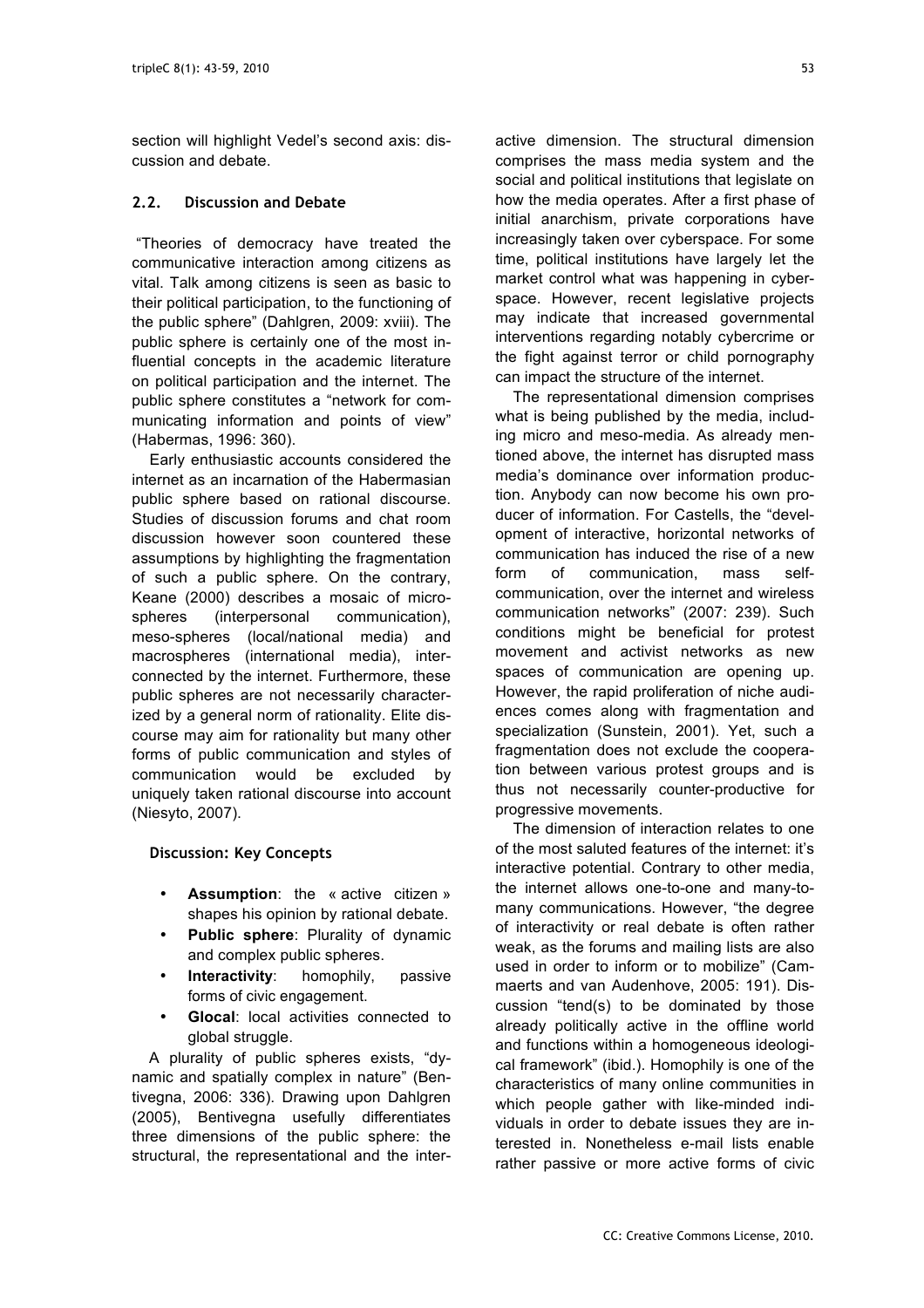engagement and are used by most protest movements for organizing actions but also for coordinating and internal decision-making.

Various scholars raised the idea that the internet favors the emergence of a transnational public sphere (e.g. Cammaerts and van Audenhove, 2005; Salter, 2003; Niesyto, 2007). The internet enables local activists to connect to global struggles and find support outside their countries of origin. Such discussions need to be linked to a tendency towards increased cosmopolitanism and transnationalism that shapes current forms of protest (e.g. Tarrow, 2006).

The discussion axis also unfolds a continuum of how the democratic potentialities of the internet have been put into practice. On the one side, fears of fragmentation are empirically grounded. Yet a renewal of the public sphere – or the public sphere(s) – has also been acknowledged by the literature and furthered debates about how to define these "new" spheres. The next section will review current literature concerning the mobilizational aspect of the internet.

# **2.3. Mobilization**

In addition to discussions about the nature of internet-based public sphere(s), the concept of social capital is a highly discussed topic by the literature. The basic idea behind is that daily social contacts increase and support the development of horizontal civic trust and reciprocity (Putnam 1993). Various scholars therefore conclude that a functioning social network can be a prerequisite for political participation (Putnam 1993; Gillan, 2008; Vromen, 2008). While some authors deplore a weakening of social ties in current societies (Putnam, 2000), cyber-enthusiasts argue that computer-mediated communication supports social networks and new forms of community life (e.g. Rheingold, 1993).

One of the questions that have been addressed is whether online contacts can be considered as equal in the way they foster community bonds among individuals. In a comparative study between face-to-face (f2f) and computer-mediated-communication (CMC), Etzioni and Etzioni conclude: "far from finding that CMC systems cannot meet the needs of

"real" communities, we find that there are no conceptual reasons or technical ones, that CMC-based communities, especially given additional technical development, could not become fully fledged communities" (1999: 247). Both systems seem to have strengths and weaknesses and are increasingly intertwined so that a separation between the online and the offline sphere cannot be upheld (Kneip and Niesyto, 2007).

Yzer and Southwell equally reject "the polar choices of isolation and interconnectedness" by arguing that "new communication technologies seem at best to have interacted with human group tendencies to produce yet again a world in which loneliness is common but not universal and social networks exist but have important limits" (2008: 12). For Kobayashi, Ikeda and Miyata, participation in online communities enhances social capital as online reciprocity "has a positive effect on intention to participate in online civic discussion" (2006: 582).

The literature on internet activism can be divided between the proponents of the mobilization hypothesis and the reinforcement theory (Stanley and Weare, 2004). Supporters of the former highlight the empowering potentialities of the internet as resource-poor actors benefit from it. Supporters of the latter consider that technology strengthens above all existing power structures.

Following Vromen, online mobilization often results in mobilizing the mobilized. In her study on how the Australian organization, GetUp, tries to mobilize citizens to participate in traditional politics, she concludes that there is a "reinforcement involvement of middleaged, highly educated, experienced participants" (2008: 123). On the other side, by lowering communication and coordination costs, ICT facilitate group formation, recruitment and retention while improving group efficiency, all of which contribute to increasing political participation (Garrett, 2006: 205, referring to Bonchek, 1995).

## **Mobilization: Key Concepts**

• **Assumption:** the « participating citizen ».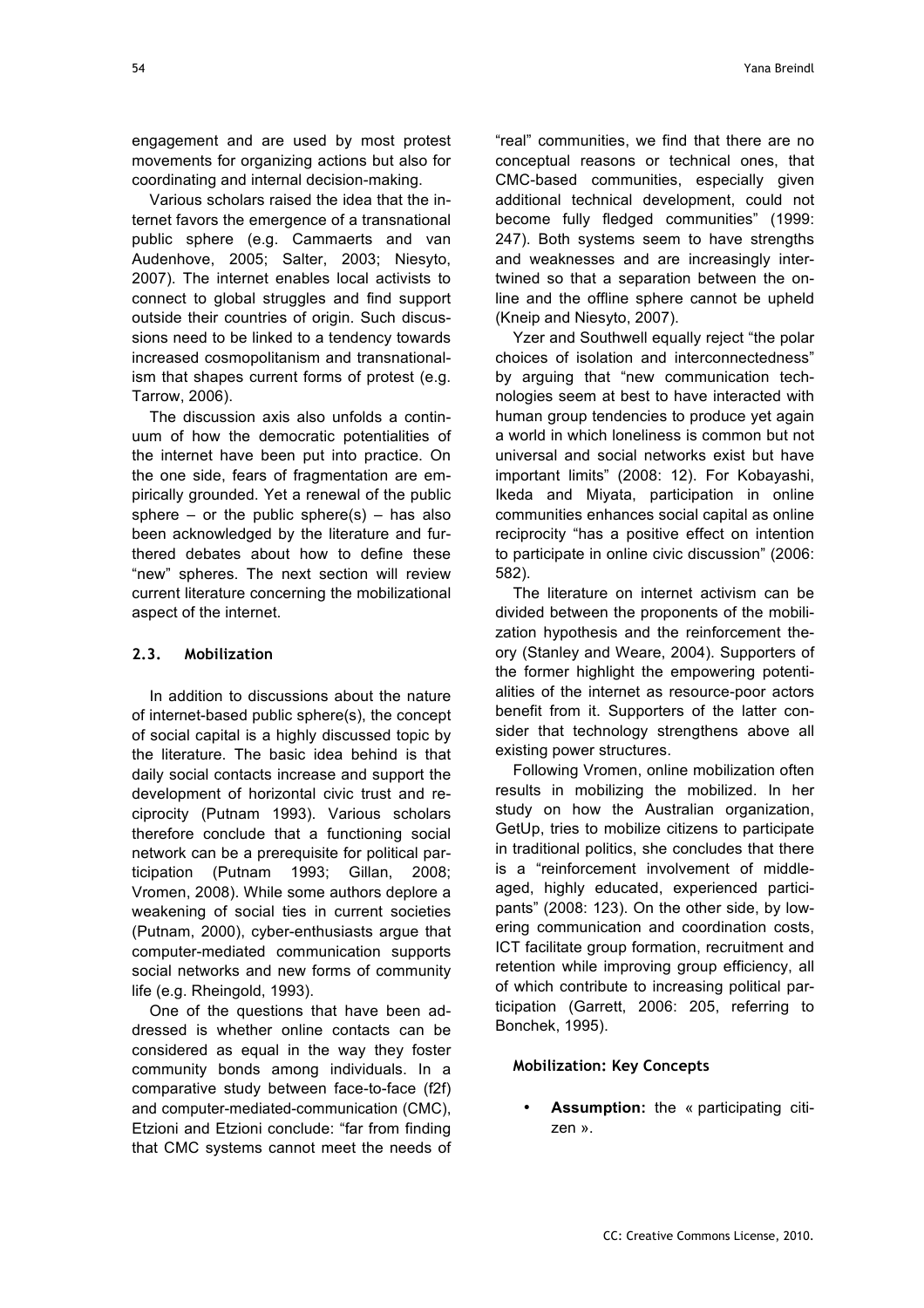- **Social capital** : isolation vs. Interconnectedness.
- **Online and offline** worlds increasingly merge.
- The internet **empowers** resourcepoor actors yet **new « digital » barriers** to participation emerge.
- **Active minorities** overrepresented.
- Change of mobilising actors difficulty to estimate **who participates**.

Considering that the internet facilitates political participation, Jensen (2006) notes nevertheless that online involvement remains determined by 'classical' factors such as resources, education, social capital and existing political participation. Additionally, new 'digital factors' such as access, competences and motivation to use ICTs constitute new hindrances to online political participation. The divide between those who have access to the network (but also the skills and desire to use it) and those who do not (or do not want to) constitutes another major challenge to esociety. Active minorities are often overrepresented in cyberspace (Corbineau & Barchechath, 2003). Online political activities are rarely representative of the various groups constituting society. This is an important challenge to the principle of equality, central to all democracy models.

Finally, when discussing a change in mobilizational strategies, Chadwick points out the fast "repertoire switching" both between the online and the offline realm (spatial dimension) and between various campaigns (temporal dimension) (Chadwick, 2007; see also Vromen, 2008). Hybrid organizations mix various repertoires that are traditionally linked to the main political actors: political parties, interest groups, and social movements. This increased flexibility contributes to the success of some internet-based movements but as Dahlgren notes: "given the fluid character of many of these net-based movements, and the ease of joining and withdrawing, it is really difficult to estimate what portion of the citizenry is actually involved" (2004: xviii).

## **3. Discussion and Concluding Remarks**

This paper has discussed the democratic potentialities of the internet in the light of recent, empirical and theoretical literature. After having conceptualized internet activism, we have introduced Vedel's three axes: information, discussion and mobilization. They structure the discussion on the democratic potentialities of the internet.

The axis of information discussed potentialities such as access, diffusion and production of information by protest movements. ICTs have contributed to disrupting elite dominance in the sphere of information production and control. If easier access to information can be empowering for some actors, it may also have its pitfalls as increased information abundance augments the need for media literacy skills. Actors who can best manage a fragmented informational environment will likely emerge as political counter-forces.

The axis of discussion examined the concept of the public sphere by considering the impact of ICTs on three of its dimensions: structure, representation and interaction. All of these dimensions seem to be affected by recent technological developments and wider mechanisms such as globalization. Many scholars raised concern about the fragmentation of the public sphere that therefore can hardly fulfill the criteria of a Habermasian conceptualization. However, such a fragmentation does not necessarily hinder cooperation among very different civil society organizations. Further research will need to address this point.

The axis of mobilization reviewed the discussion on social capital and mobilizational strategies. It is argued that computermediated-communication is complementary to face-to-face interactions. The dichotomy between both realms needs to be deconstructed in a world where the internet constitutes a bridge between the online and the offline, the local and the global, the private and the public. We argue for a need to overcome dichotomies and binary oppositions associated with the democratic potentialities of the internet. Many scholars note that there is a weakening of boundaries; Bimber et al. (2005) and Flanagin et al. (2006) for example argue for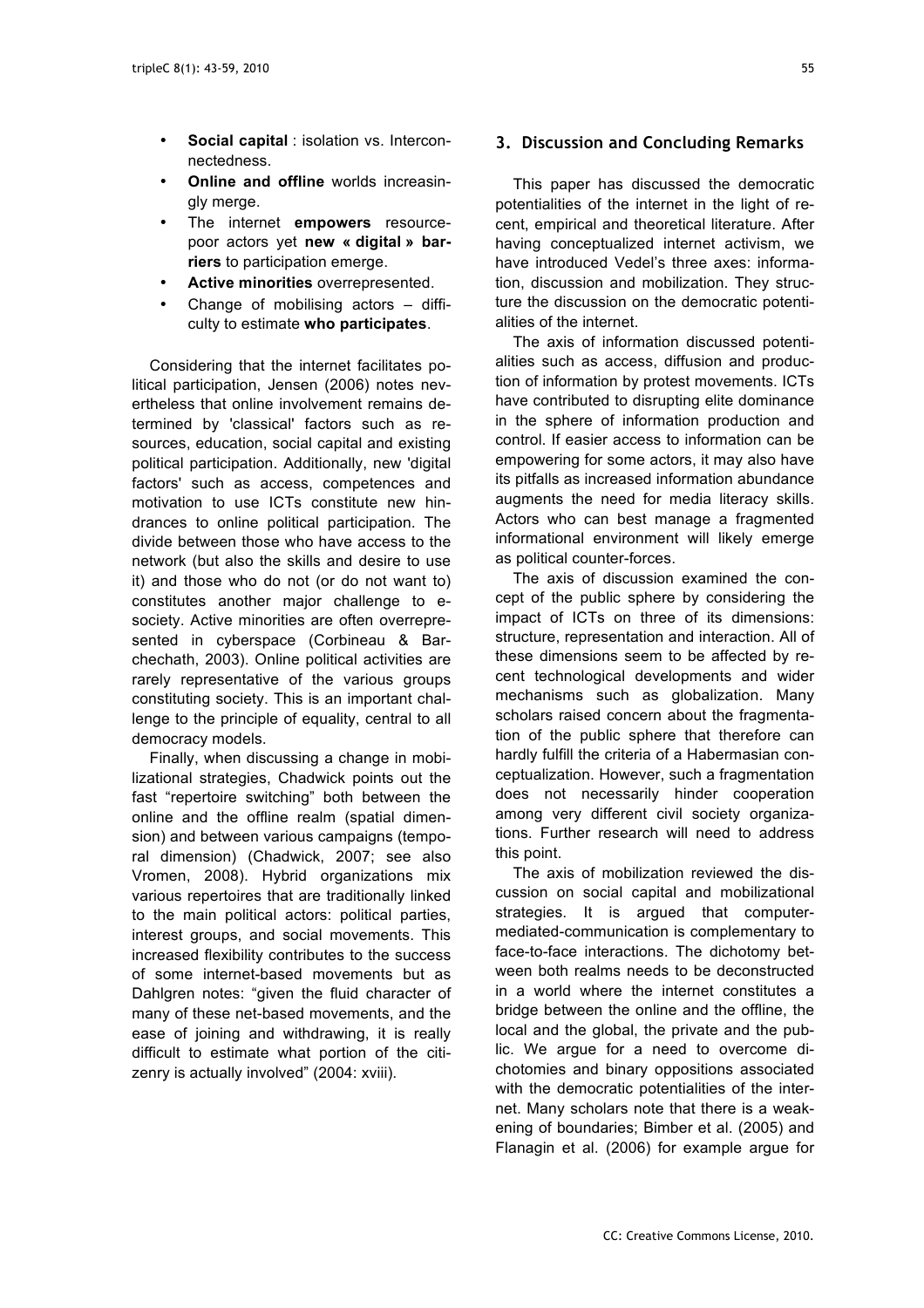the need to reconceptualize collective action as the public-private boundary tends to decrease: "just as the spread of industrialization tended to create and strengthen private-public boundaries, the spread of digital technologies is now weakening them. The result is changing manifestations of collective action, as certain boundaries became less and then more easily crossed" (Bimber et al., 2005: 384).

We need to analyze critically the too often polarized oppositions – such as social isolation or global interconnectedness, informed versus apathetic citizens – that are used by internet scholars. We need to make more explicit normative assumptions that underpin both practice and interpretation. Explore what is beyond idealized versions of citizenship (the informed, the active, the participative citizen) enables us to make sense of fluid forms of involvement, shifting dependent on the context and the issue. In order to make these more explicit, we need to further conceptualize internet activism. What kind of politics do we talk about? What kind of technology? How do social agents socially construct the technological infrastructure they are using? The variety of perspectives enriches the study of internet activism yet clearly defining the concepts used would facilitate conversations across the field.

Finally, we also need to look at other forms of protest than progressive movements and 'success stories'. If the internet can be used for furthering democracy, radical groups can equally use it to pursue their agenda. In fact, studying internet activism offers just another entry point – from the technological perspective – into understanding current phenomena of political struggle and activism for social change.

#### **References**

- Ayres, J. M. (1999). From the streets to the internet: The cyber-diffusion of contention. *Annals of the American Academy of Political and Social Science*, (566):132-143.
- Barlow, J. P. (1996). *An Declaration of Independence of Cyberspace*, Retrieved from:
- http://homes.eff.org/~barlow/Declaration-Final.html (last accessed 4/11/2009).
- Baringhorst, S. (2008). The political empowerment of citizen consumers opportunities and problems of anti-corporate campaigning on the net, In Häyhtiö, T., Rinne, J. (eds.), *Net Working/ Networking: Citizen Initiated internet Politics*, (pp. 281-309), Tampere: Tampere University Press.
- Beck, U. (1997). *The Reinvention of Politics*. Cambridge: Polity Press.
- Bennett, W.L. (2004). Communicating global activism: strengths and vulnerabilities of networked politics, In Van De Donk, W., Loader, B.D., Nixon, P.G. and Rucht, D. (Ed.) (2004). *Cyberprotest: New media, citizens and social movements*. (pp. 123-146). London: Routledge.
- Bentivegna, S. (2006). Rethinking Politics in the Worlds of ICT*, European Journal of Communication*, 21(3):331-343 Berry, D. M. (2008). *Copy, Rip, Burn: The Politics of Copyleft and Open Source*. London: Pluto Press.
- Bimber, B. (1998). The internet and Political Transformation: Populism, Community, and Accelerated Pluralism. *Polity*, 31(1):133-46
- Bimber, B. (2001). Information and Political Engagement in America: The Search for Effects of Information Technology at the Individual Level, *Political Research Quarterly*, 54(1): 53-67
- Bimber, B., Flanagin, A. J. & Stohl, C. (2005). Reconceptualizing collective action in the contemporary media environment. *Communication Theory*, 15:389-413.
- Bonchek, M., 1995. Grassroots in Cyberspace: Using Computer Networks to Facilitate Political Participation, MIT Artificial Intelligence Laboratory Working Paper 95-2.2, Presented at the 53rd Annual Meeting of the Midwest Political Science Association, Chicago, USA.
- Breindl, Y., (2009). Internet-based Protest in European Policy- Making: the Case of Digital Activism, *International Journal of E-politics*, 1(1):57-72
- Bucchi, M., Neresini, F. (2008). Science and Public Participation, In Hackett, E.J., Amsterdamska, O., Lynch, M., Wajcman, J. (eds.), *The Handbook of Science and Technology Studies*, (pp. 449-472), 3rd edition, Cambridge: MIT Press.
- Burstein, P. (1998). Interest Organizations, Political Parties, and the Study of Democratic Politics. In Costain, A. N. & McFarland, A. S., (eds.) *Social Movements and American Political Institutions*, (pp. 39-56), Lanham, Maryland: Rowman & Littlefield Publishers.
- Cammaerts, B. & Van Audenhove, L. (2005), Online Political Debate, Unbounded Citizenship and the Problematic Nature of a Transnational Public Sphere, *Political Communication*, 22(2): 179-96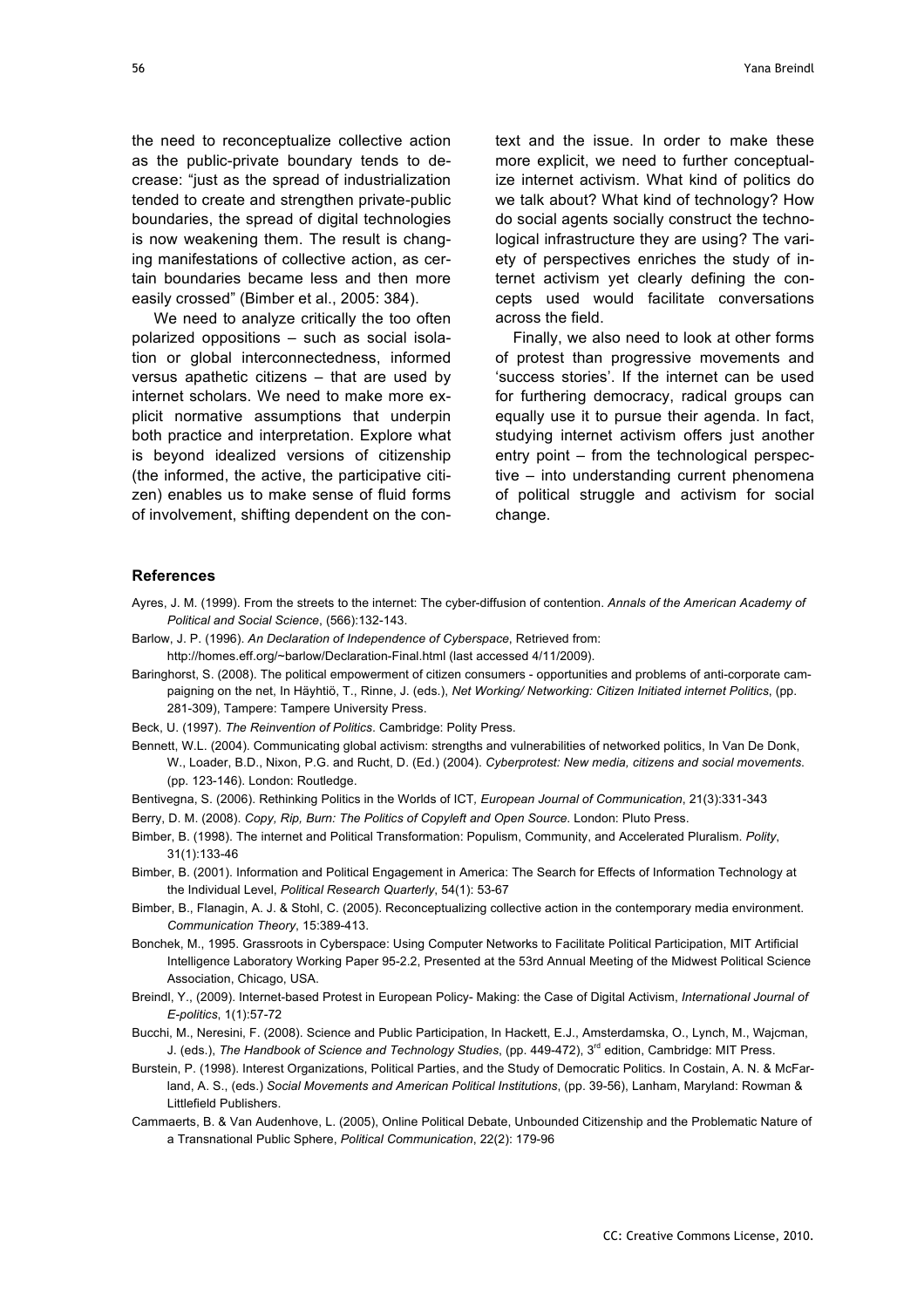Cammaerts, B. (2007) 'Media and communication strategies of glocalised activists: beyond media-centric thinking', in B. Cammaerts and N. Carpentier (Eds.) *Reclaiming the Media: communication rights and expanding democratic media roles,* Bristol: Intellect, pp. 265-88.

Castells, M. (2001). The Internet Galaxy. Oxford: Oxford University Press.

- Castells, M. (2007). Communication, Power and Counter-power in the Network Society, *International Journal of Communication* (1):238-266
- Chadwick, A. (2006). *Internet Politics: States, citizens, and new communication technologies*. New York, NY: Oxford University Press.
- Chadwick, A. (2007). Digital network repertoires and organizational hybridity. *Political Communication*, (24):283-301.
- Chadwick, A. (2009). Web 2.0: New Challenges for the Study of E-Democracy in an Era of Informational Exuberance. J/S: *Journal of Law and Policy For the Information Society*, 5(1):1-32.
- Corbineau, B., Barchechath, E. (2003). The Discourse on eDemocracy: Where are We Heading? In *Building the Knowledge Economy: Issues, Applications; Case Studies*, IOS Press, Oxford, UK.
- Dahlgren, P. (2004) 'Foreword', In W. Van Donk, B.D. Loader, P.G. Nixon and D. Rucht (eds.) *Cyberprotest: New Media, Citizens and Social Movements* (pp. xi-xvi) London and New York: Routledge.
- Dahlgren, P. (2005) 'The internet, Public Spheres, and Political Communication: Dispersion and Deliberation', *Political Communication*, 22(2): 147–62.
- Dahlgren, P. (2009). *Media and Political Engagement: Citizens, Communication and Democracy*, 1st ed., New York: Cambridge University Press.
- Dreyfus, H. (2001). *On the Internet* (*Thinking in Action)*, London: Routledge.
- Dutton, W. (1996). Network Rules of Order: Regulating Speech in Public Electronic Fora. *Media, Culture and Society*, (18):269-90.
- Earl, J., Schussman, A. (2003). The new site of activism: Online organizations, movement entrepreneurs, and the changing location of social movement decision-making*. Consensus Decision Making: Northern Ireland and Indigenous Movements*, (24):155-187.
- Edwards, A. (2004). The Dutch women's movement online: internet and the organizational infrastructure of a social movement, In Van De Donk, W., Loader, B.D., Nixon, P.G & Rucht, D. (Eds.) *Cyberprotest: New Media, Citizens, and Social Movements*, (pp. 183-206) London: Routledge.
- Etzioni, A. & Etzioni, O. (1999). Face-to-Face and Computer-Mediated Communities, A Comparative Analysis. *The Information Society*, (15): 241-248.
- Flanagin, A. J., Stohl, C. & Bimber, B. (2006). Modeling the Structure of Collective Action. *Communication Monographs*, 73(1): 29-54.
- Flichy, P. (2001). *L'imaginaire d'Internet,* Paris: La Découverte.
- Garrett, R. K. (2006). Protest in an information society: A review of literature on social movements and new ICTs. *Information, Communication & Society*, 9(2): 202-224.
- Garrido, M., Halavais, A., (2003). Mapping Networks of Support for the Zapatista Movement: Applying Social-Network Analysis to Study Contemporary Social Movements, In McCaughey, M. & Ayers, M. D. (Eds.) *Cyber-activism: Online Activism in Theory and Practice*, (pp. 165-184) New York: Routledge.
- Giddens, A. (1991). *The Consequence of Modernity*. Cambridge: Polity Press.
- Gillan, K. (2008). Diverging attitudes to technology and innovation in Anti-War movement organisations, In Häyhtiö, T., Rinne, J. (eds.), *Net Work-ing/ Networking: Citizen Initiated internet Politics*, (pp. 74-102). Tampere: Tampere University Press.
- Habermas, J. (1996). *Between Facts and Norms*. London: Polity Press
- Hardt, M., Negri, A. (2000). *Empire*, Cambridge: Harvard University Press.
- Häyhtiö, T., Rinne, J. (2008). Introduction: Seeking the citizenry on the internet Emerging virtual creativity, In Häyhtiö, T., Rinne, J. (eds.), *Net Working/ Networking: Citizen Initiated internet Politics*, Tampere: Tampere University Press.
- Hess, D. J., Breyman, S., Campbell, N., Martin, B., (2008), Science, Technology, and Social Movements, In Hackett, E.J., Amsterdamska, O., Lynch, M., Wajcman, J. (eds.), *The Handbook of Science and Technology Studies*, (pp. 473-498),  $3<sup>rd</sup>$  edition, Cambridge: MIT Press.
- Hill, K.A., Hughes, J.E. (1998). *Cyberpolitics: Citizen Activism in the Age of the Internet*, Rowman and Littlefield, New York.
- Hurwitz, R. (1999). Who Needs Politics? Who Needs People? The Ironies of Democracy in Cyberspace. *Contemporary Sociology*, 28(6): 655-661
- Jensen, J. L., (2006). The Minnesota E-Democracy Project; Mobilizing the Mobilized? In *Internet and Politics*, (pp. 39-58) Routledge, Oxon, UK,
- Jordan, T. (2008). *Hacking: Digital Media and Technological Determinism*. Cambridge, Polity Press.
- Jordan, T., Taylor, P. A. (2004). *Hacktivism and cyberwars: Rebels with a cause?* London and New York: Routledge.
- Kahn, R., Kellner, D. (2004). New media and internet activism: From the battle of Seattle to blogging. *New Media and Society*, (6):87–95.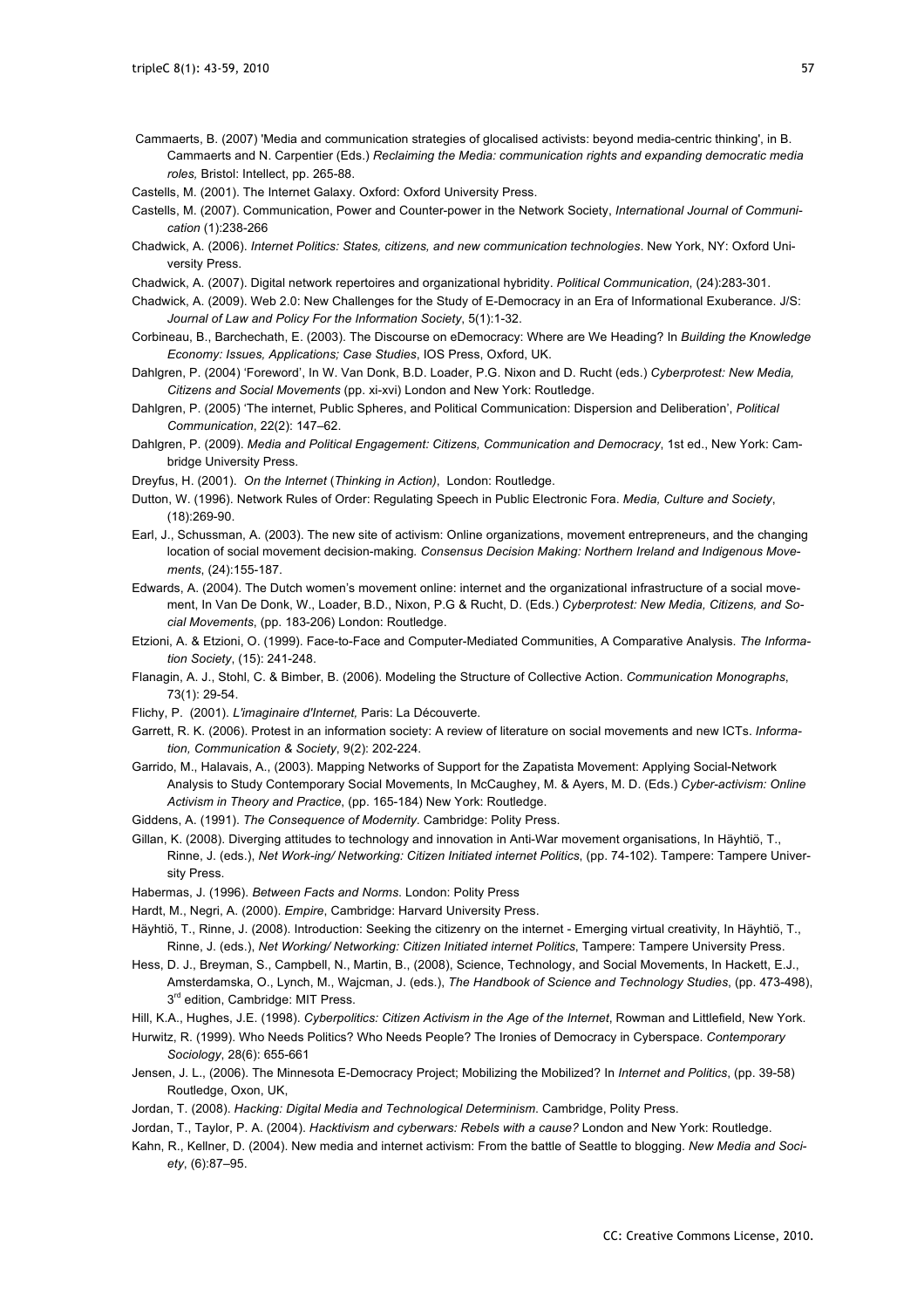- Kavada, A. (2005). " Exploring the role of the internet in the 'Movement for alternative globalization': The Case of the Paris 2003 European Social Forum" . *Westminster Papers in Communication and Culture*, London: University of Westminster Press, 2(1), 2-95
- Kavada, A. (2008). Decentralization and Communication: Email lists and the organizing process of the European Social Forum. In Karatzogianni, A. (Ed.), *Cyber Conflict and Global Politics*, (pp. 205-221) London: Routledge.
- Kavada, A. (2009). Collective Action and the 'Participatory Web': A Comparative Analysis of Avaaz.org and Openesf.net, Paper presented at the Conference "Shaping Europe in a Globalized World? Protest Movement and the Rise of a Transnational Civil Society", Zurich, June 23-26, 2009.
- Keane, J., (2000). Structural Transformations of the Public Sphere. Hacker, K.L., van Dijk, J. (eds.). *Digital Democracy: issues of theory and practice,* (pp. 70-90). Thousand Oaks, CA: Sage Publications.
- Keck, M.E., Sikkink, K. (1998). Activists beyond borders: Advocacy networks in international politics. Ithaca, NY: Cornell University Press
- Kidd, D. (2003). Indymedia.org: A New Communications Commons, In McCaughey, M. & Ayers, M. D. (Eds.) (2003) Cyberactivism: Online Activism in Theory and Practice, New York: Routledge, pp. 47-70
- Kirkpatrick, G. (2004), Critical Technology: A Social Theory of Personal Computing, Aldershot: Ashgate.
- Kneip, V., Niesyto, J. (2007) Interconnectivity in the 'public of publics' the example of Anti-Corporate Campaigns. Paper presented at Changing politics through digital networks: The role of ICTs in the formation of new social and political actors and actions, University of Florence.
- Kobayashi, T., Ikeda, K. i., & Miyata, K. (2006). Social capital online: Collective use of the internet and reciprocity as lubricants of democracy. *Information, Communication & Society*, (9):582-611.
- Lebert, J. (2003). Wiring Human Rights Activism: Amnesty International and the Challenges of Information and Communication Technologies, In McCaughey, M. & Ayers, M. D. (Eds.) (2003) *Cyberactivism: Online Activism in Theory and Practice*, (pp. 209-232), New York: Routledge.
- Lee, J. (2009). Considering a New Keyword: internet Activism, Paper presented at the ICA Conference, "Keywords in Communication", May 21-25, 2009, Chicago, USA.
- Lehtonen, P. (2008). Civic expression on the Net: Different faces of public engagement?, In Häyhtiö, T., Rinne, J. (eds.), Net Working/ Networking: Citizen Initiated internet Politics, (pp. 163-188), Tampere : Tampere University Press.
- Levy, S. (1984). Hackers: Heroes of the Computer Revolution, Penguin: London.
- Lévy, P. (2002). Cyberdémocratie: essai de philosophie politique, Paris: Ed. Odile Jacob.
- Lilleker, D.G. & Jackson, N. (2008). Politicians and Web 2.0: the current bandwagon or changing the mindset? Paper presented at Politics: Web 2.0: An International Conference, Royal Hollloway, UK.
- Margolis, M., Resnick, D., (2000). *Politics as Usual: The Cyberspace "Revolution",* London: Sage.
- Massit-Folléa, F., (1997). La démocratie électronique : mise en perspectives, *Information et démocratie: mutation du débat public*, (pp. 105-130). Fonetnay/Saint Cloud: ENS Ed.
- Mattoni, A., (2008). ICTs in National and Transnational Mobilizations, *triple C*, 6(2):105-124
- McAdam, D., McCarthy, J.D. and Zald, M.N. (1996) Comparative perspectives on social movements: political opportunities, mobilizing structures, and cultural framings, New York: Cambridge University Press.
- McAdam, D., Tarrow, S., Tilly, C. (2001). *Dynamics of Contention*, New York: Cambridge University Press.
- Morris, D., Delafon, G. (2002). Vote.com ou comment internet va révolutionner la politique, Mesnil-sur- l'Estrée: Ed. Plon.
- Morrison, A. H. (2009). An Impossible Future: John Perry Barlow's 'Declaration of the Independence of Cyberspace', *New Media Society*, 11(1&2):53-72
- Neumayer, C., Raffl, C. (2008). Facebook for Protest? The Value of Social Software for Political Activism in the Anti-FARC Rallies, DigiActive Research Series.
- Niesyto, J. (2007). Comparative Study of Transnational Anti-Corporate Campaigns Research Design and Preliminary Results. In LMU Munich, Germany.
- Pini, B., Brown, K., Previte, J. (2004). Politics and identity in cyberspace: a case study of Australian Women in Agriculture online, In Van De Donk, W., Loader, B.D., Nixon, P.G & Rucht, D. (eds.) *Cyberprotest: New Media, Citizens, and Social Movements*, (pp. 259-275), London: Routledge.
- Polat, R. K. (2005). The internet and Political Participation: Exploring the Explanatory Links, *European Journal of Communication*, 20(4):435- 459
- Postmes, T., Brunsting, S. (Fall 2002). Collective Action in the Age of the internet: Mass Communication and Online Mobilization, *Social Science Computer Review*, 20(3)
- Powell, A., (2008). *Co-productions of Technology, Culture and Policy in the North American Community Wireless Networking Movement*. PhD Thesis, Concordia University, Montréal. Retrieved March, 30, 2009, from: http://www.alisonpowell.ca/?page\_id=71
- Putnam, R. D. (1993). Making democracy work. Civic traditions in Modern Italy, Princeton: Princeton University Press.
- Putnam, R. D. (2000) Bowling Alone: The Col lapse and Revival of American Community, New York: Simon and Schuster. Riemens P. (2002). Quelques réflexions sur la "culture hacker", *Multitudes*, 1(8): 181-187